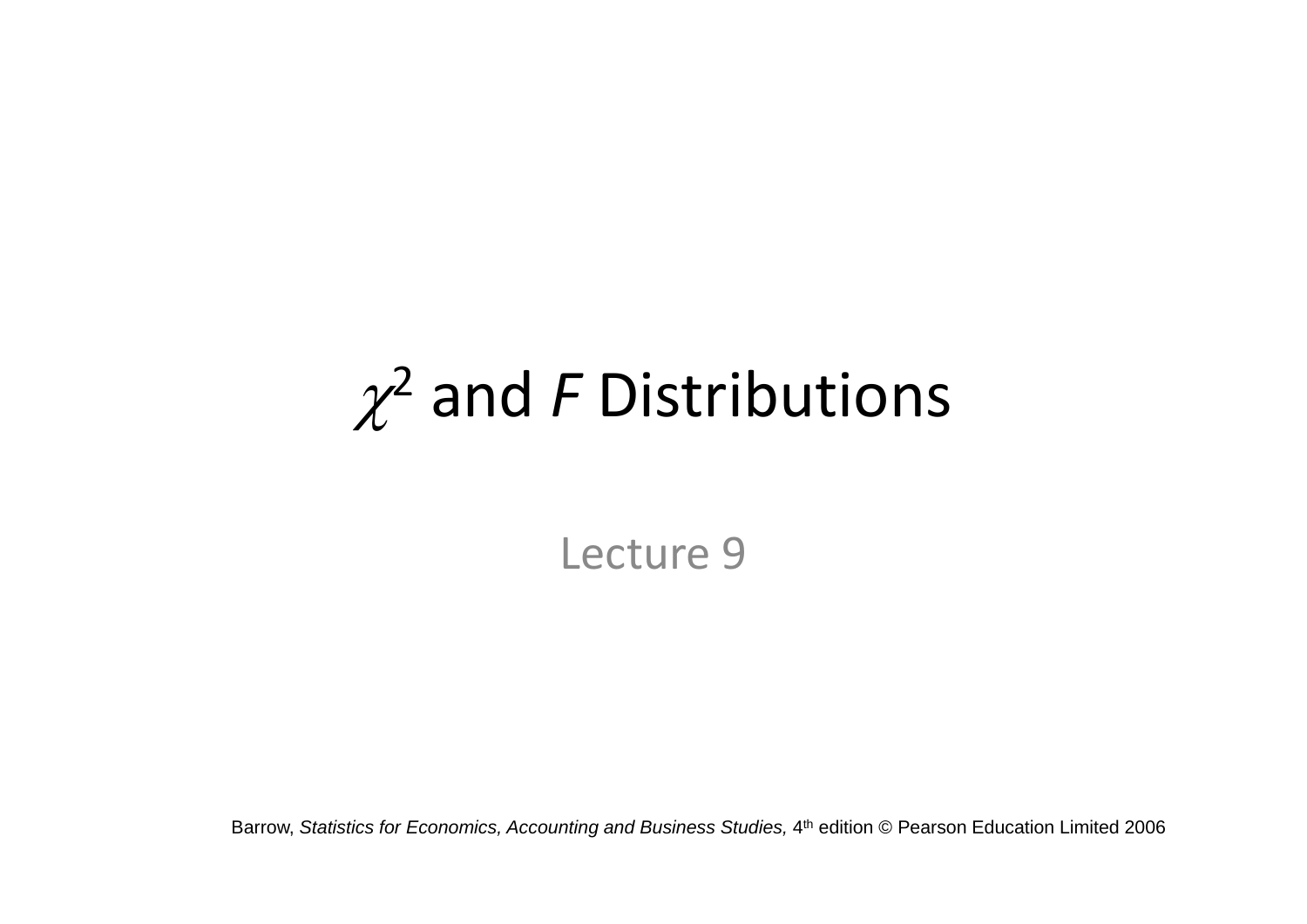# $\chi^2$  Distribution

- $\bullet~$  The  $\chi^2$  distribution is used to:
	- construct confidence intervals for <sup>a</sup> variance
	- compare a set of actual frequencies with expected frequencies
	- test for association between variables in a contingency table
	- $\triangleright$  It is asymmetric and depends on the degrees of freedom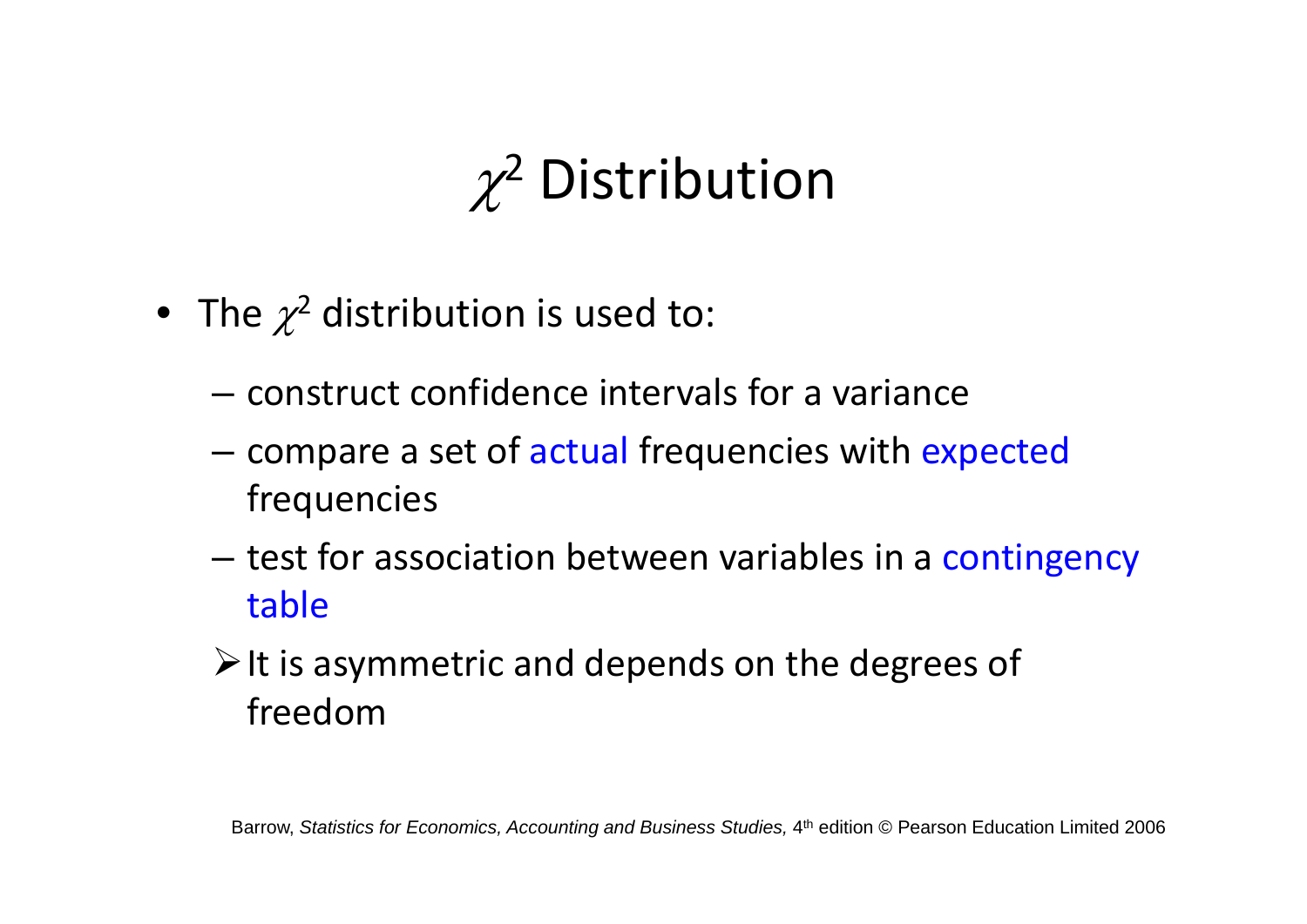#### *F* Distribution

- The *F* distribution is used to
	- $-$  test the hypothesis of equality of two variances
	- conduct an analysis of variance (ANOVA), comparing means across several samples
	- $\triangleright$  It is asymmetric and depends on the degrees of freedom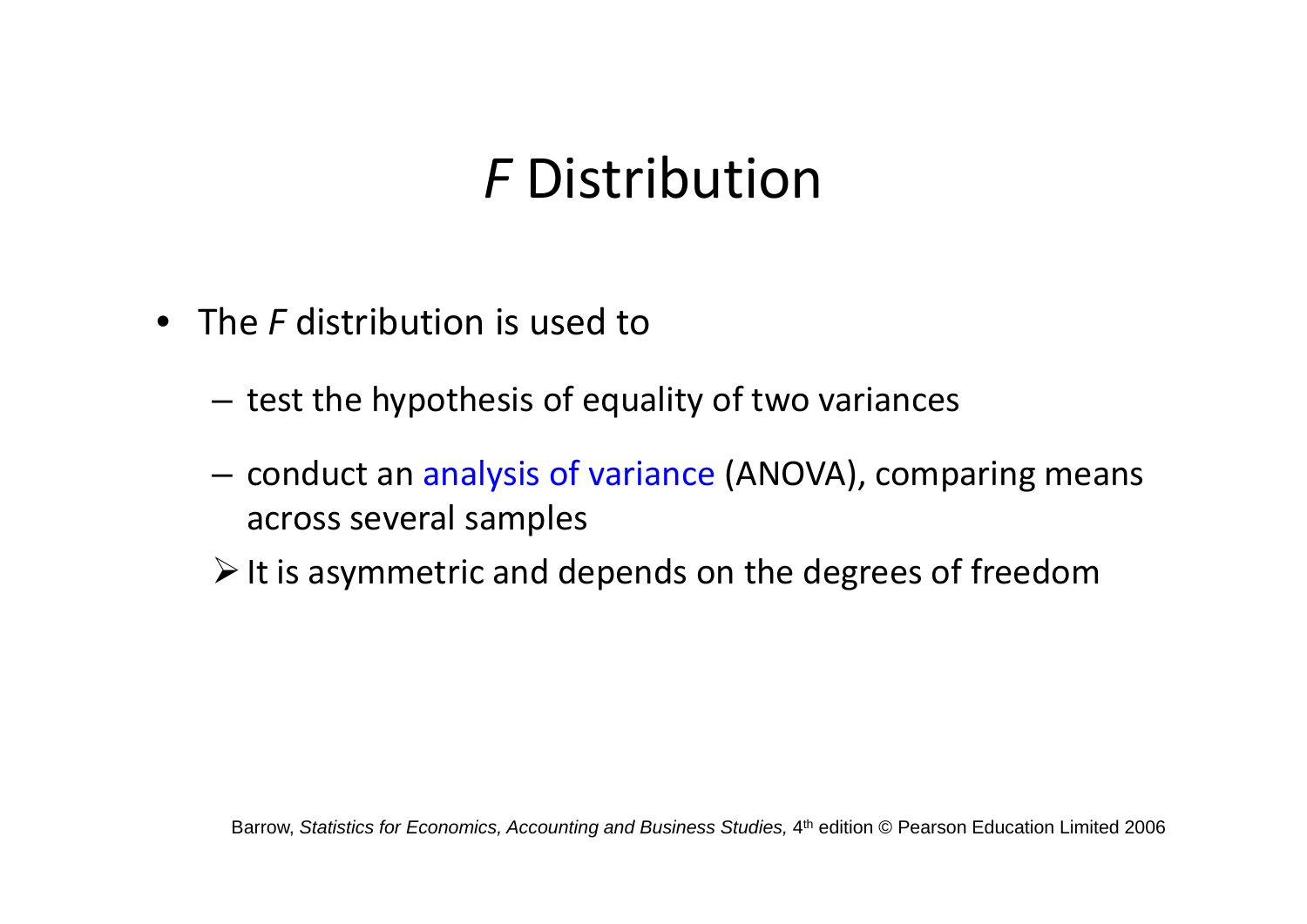## Tails of the  $\chi^2_{\phantom{2}19}$  Distribution



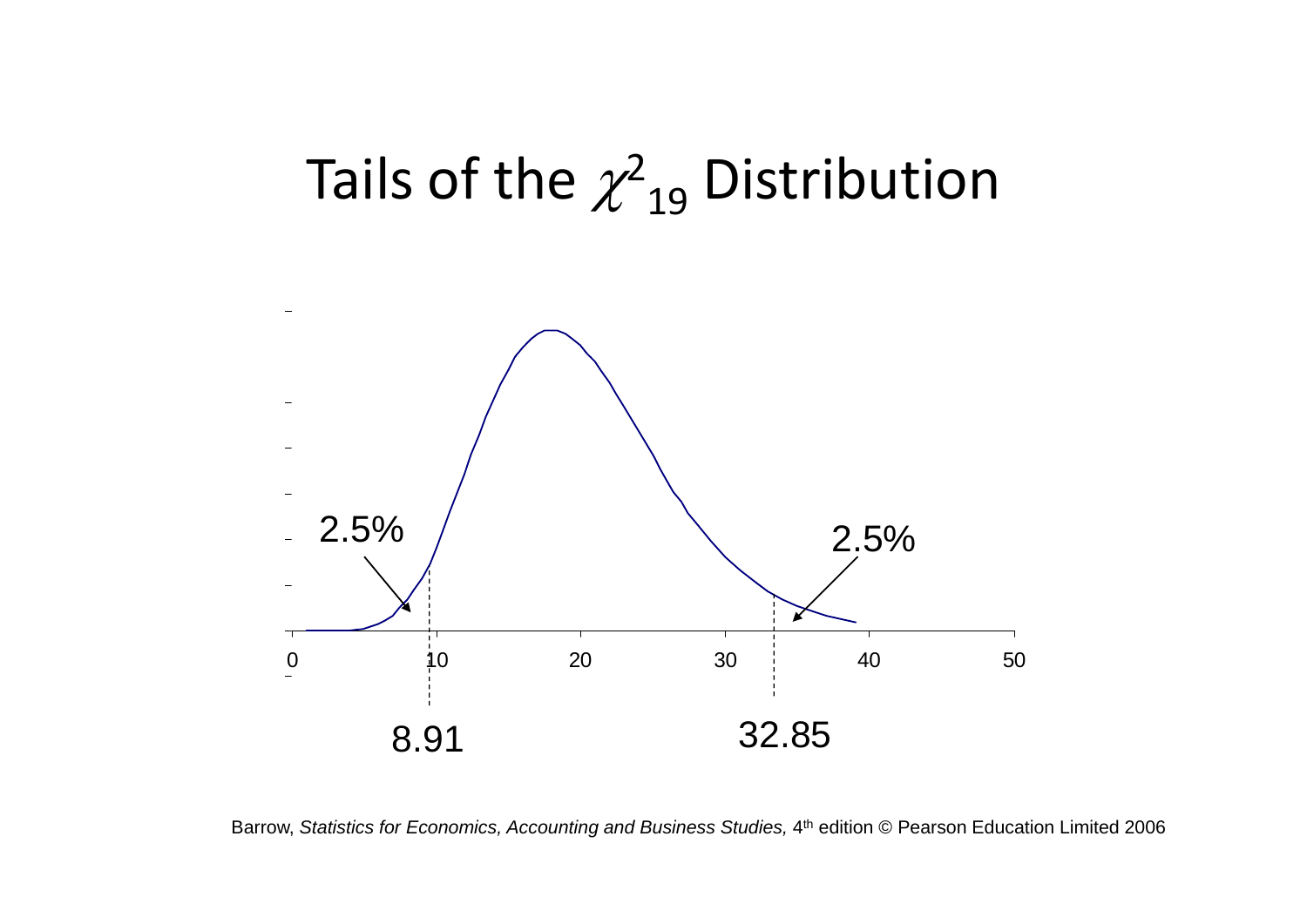#### Critical Values of the Chi‐squared Distribution

• NB chi‐squared is not symmetric so table will give different values for the lower and upper tails

#### Excerpt from Table A4:

| $\boldsymbol{\nu}$ | 0.990 | 0.975 | $\sim 0.00$                                                  | 0.050  | 0.025  | 0.010  |
|--------------------|-------|-------|--------------------------------------------------------------|--------|--------|--------|
|                    | 0.000 | 0.001 | $\sim 100$                                                   | 3.841  | 5.024  | 6.635  |
| $\boldsymbol{2}$   | 0.020 | 0.051 | $\sim 100$                                                   | 5.991  | 7.378  | 9.210  |
| 3                  | 0.115 | 0.216 | $\sim 100$                                                   | 7.815  | 9.348  | 11.345 |
| $\blacksquare$     |       |       | $\sim 100$ m $^{-1}$                                         |        |        |        |
| 18                 | 7.015 | 8.231 | $\sim$ $\sim$ $\sim$                                         | 28.869 | 31.526 | 34.805 |
| 19                 | 7.633 | 8.907 | $\sim 100$                                                   | 30.144 | 32.852 | 36.191 |
| 20                 | 8.260 | 9.591 | $\begin{array}{ccc} \bullet & \bullet & \bullet \end{array}$ | 31.410 | 34.170 | 37.566 |
|                    |       |       |                                                              |        |        |        |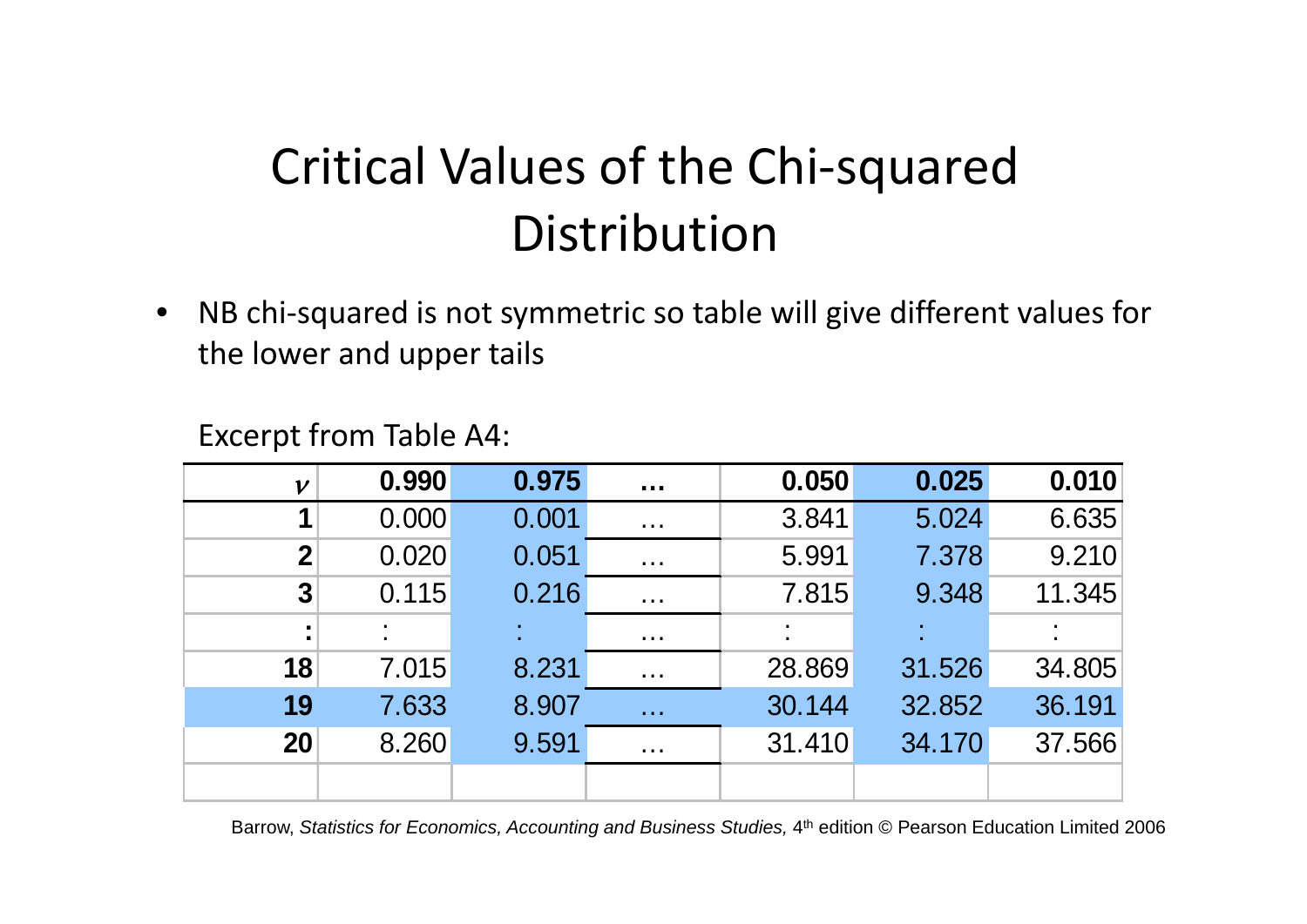#### Case 1: Estimating <sup>a</sup> Variance

- A random sample of size *<sup>n</sup>* <sup>=</sup> 20 yields <sup>a</sup> standard deviation of *<sup>s</sup>* = 25. How do we estimate the population variance?
- Point estimate: use  $s^2 = 25^2 = 625$  which is unbiased (E( $s^2$ ) =  $\sigma^2$ )
- Interval estimate: we need the sampling distribution of *<sup>s</sup>*2...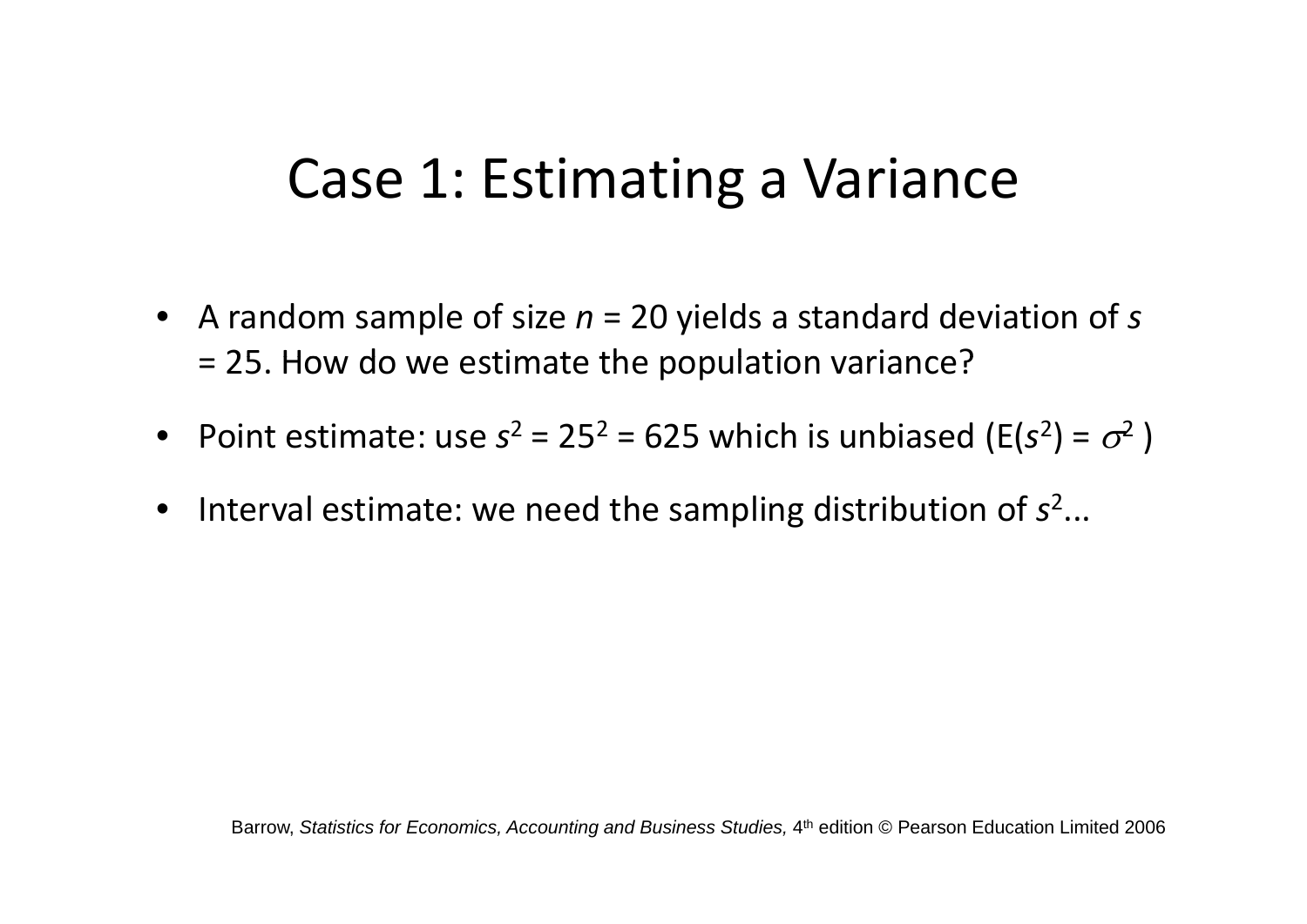#### The Sampling Distribution of *<sup>s</sup>*<sup>2</sup>



•  $n-1$  gives the degrees of freedom for the  $\chi^2$  distribution, 19 in this example.

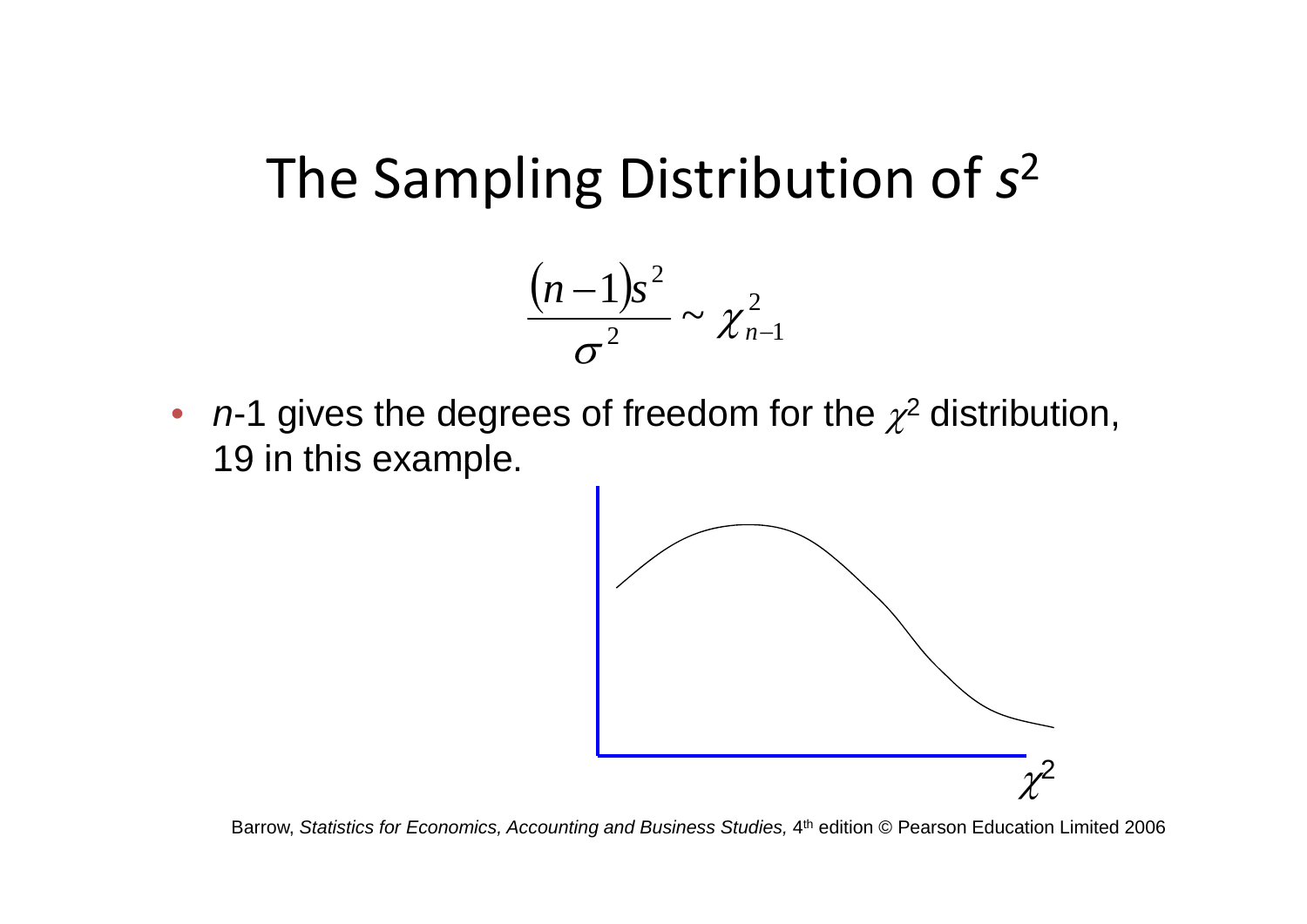## Limits to the Confidence Interval

• For the 95% CI, we need the  $\chi^2$  values cutting off 2.5% in each tail of the distribution

Excerpt from Table A4:

| $\boldsymbol{\nu}$ | 0.990 | 0.975 | $\sim 100$           | 0.050  | 0.025  | 0.010  |
|--------------------|-------|-------|----------------------|--------|--------|--------|
|                    | 0.000 | 0.001 | $\sim$ 100 $\pm$     | 3.841  | 5.024  | 6.635  |
| $\boldsymbol{2}$   | 0.020 | 0.051 | $\sim 100$           | 5.991  | 7.378  | 9.210  |
| $\overline{3}$     | 0.115 | 0.216 | $\sim 100$           | 7.815  | 9.348  | 11.345 |
|                    |       |       | $\sim$ 10 $\pm$      |        |        |        |
| 18                 | 7.015 | 8.231 | $\sim$ $\sim$ $\sim$ | 28.869 | 31.526 | 34.805 |
| 19                 | 7.633 | 8.907 | $\sim 100$           | 30.144 | 32.852 | 36.191 |
| 20                 | 8.260 | 9.591 | $\sim$ $\sim$ $\sim$ | 31.410 | 34.170 | 37.566 |
|                    |       |       |                      |        |        |        |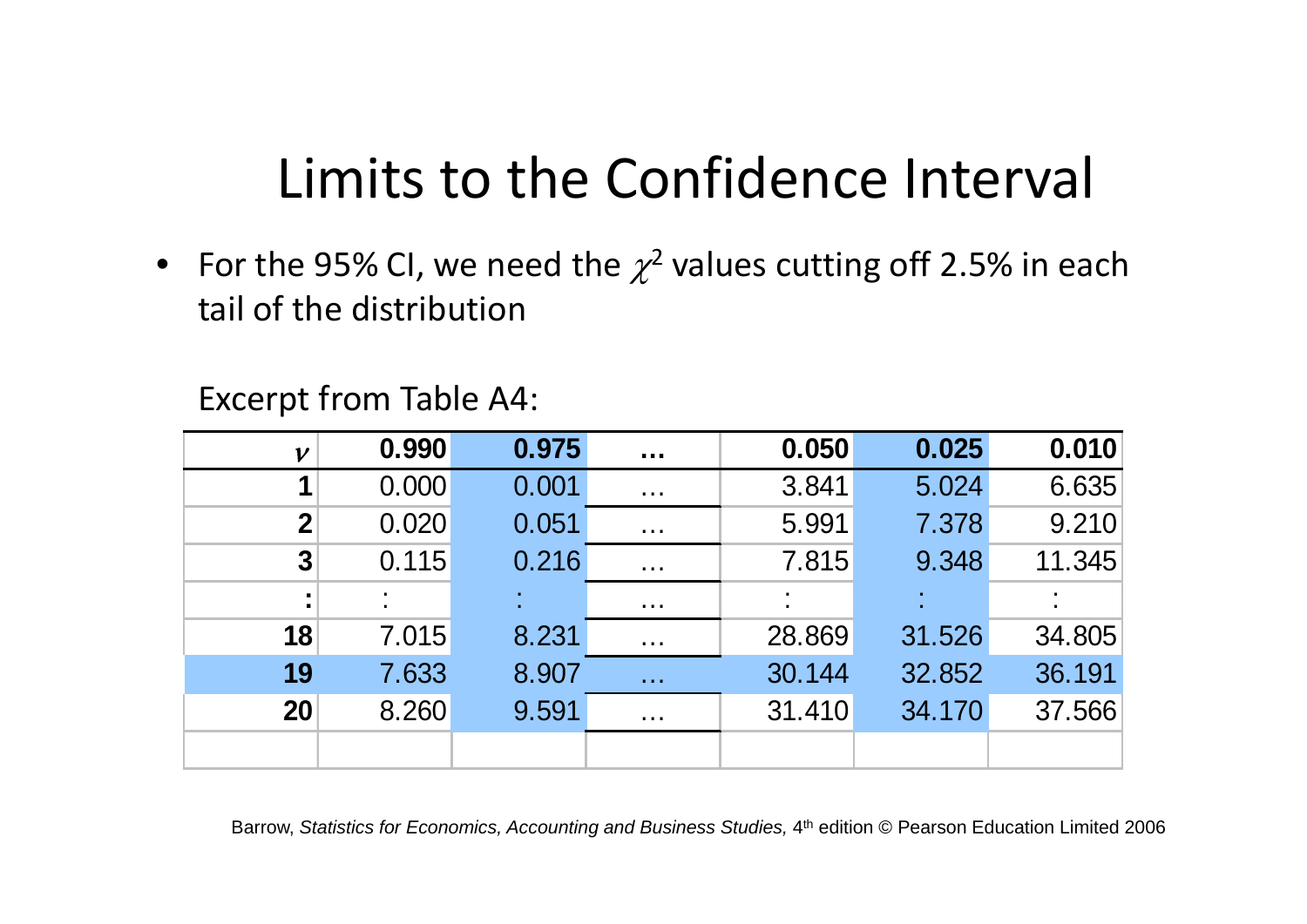## Tails of the  $\chi^2_{\phantom{2}19}$  Distribution (cont.)

• We can be 95% confident that  $(n-1)s^2/\sigma^2$  lies between 8.91 and 32.85 (for  $n = 20$ )  $\left( \begin{array}{cc} 3 & 2 \end{array} \right)$ 

$$
8.91 \le \frac{(n-1)s^2}{\sigma^2} \le 32.85
$$

•Rearranging:

$$
\frac{(n-1)s^2}{32.85} \le \sigma^2 \le \frac{(n-1)s^2}{8.91}
$$

• Substituting *<sup>s</sup>*<sup>2</sup> <sup>=</sup> 625 and *<sup>n</sup>* <sup>=</sup> 20:

$$
361.5 \leq \sigma^2 \leq 1,332.8
$$

• gives the 95% CI estimate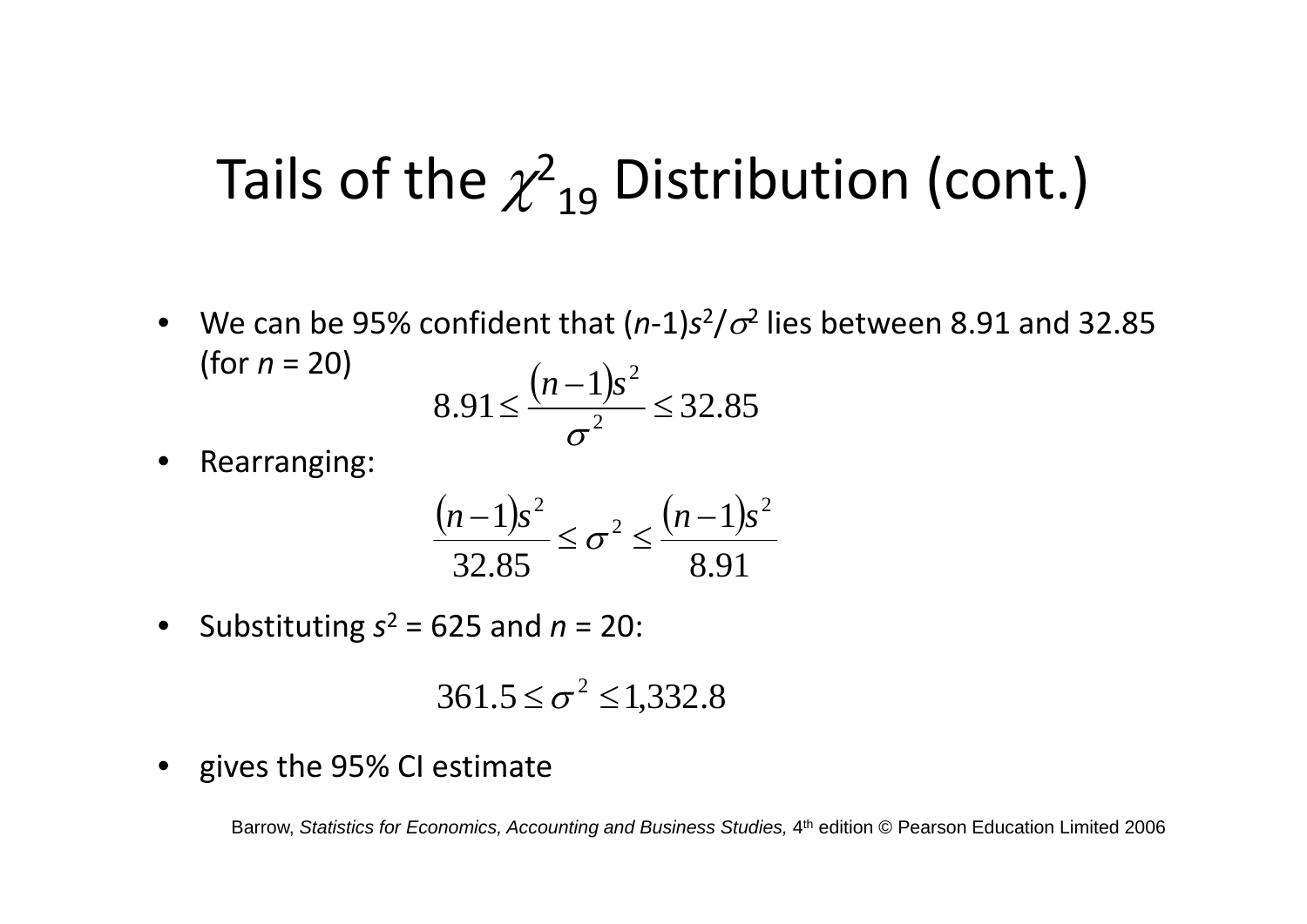#### Case 2: Comparing Actual vs Expected Frequencies

• 72 rolls of <sup>a</sup> dice yield:

| Score on dice |    |     |  |          |
|---------------|----|-----|--|----------|
| Frequency     | I5 | כ ו |  | $\prime$ |

- From <sup>a</sup> fair dice one would expect each number to come up 12 times.
- Is this evidence of <sup>a</sup> biased dice?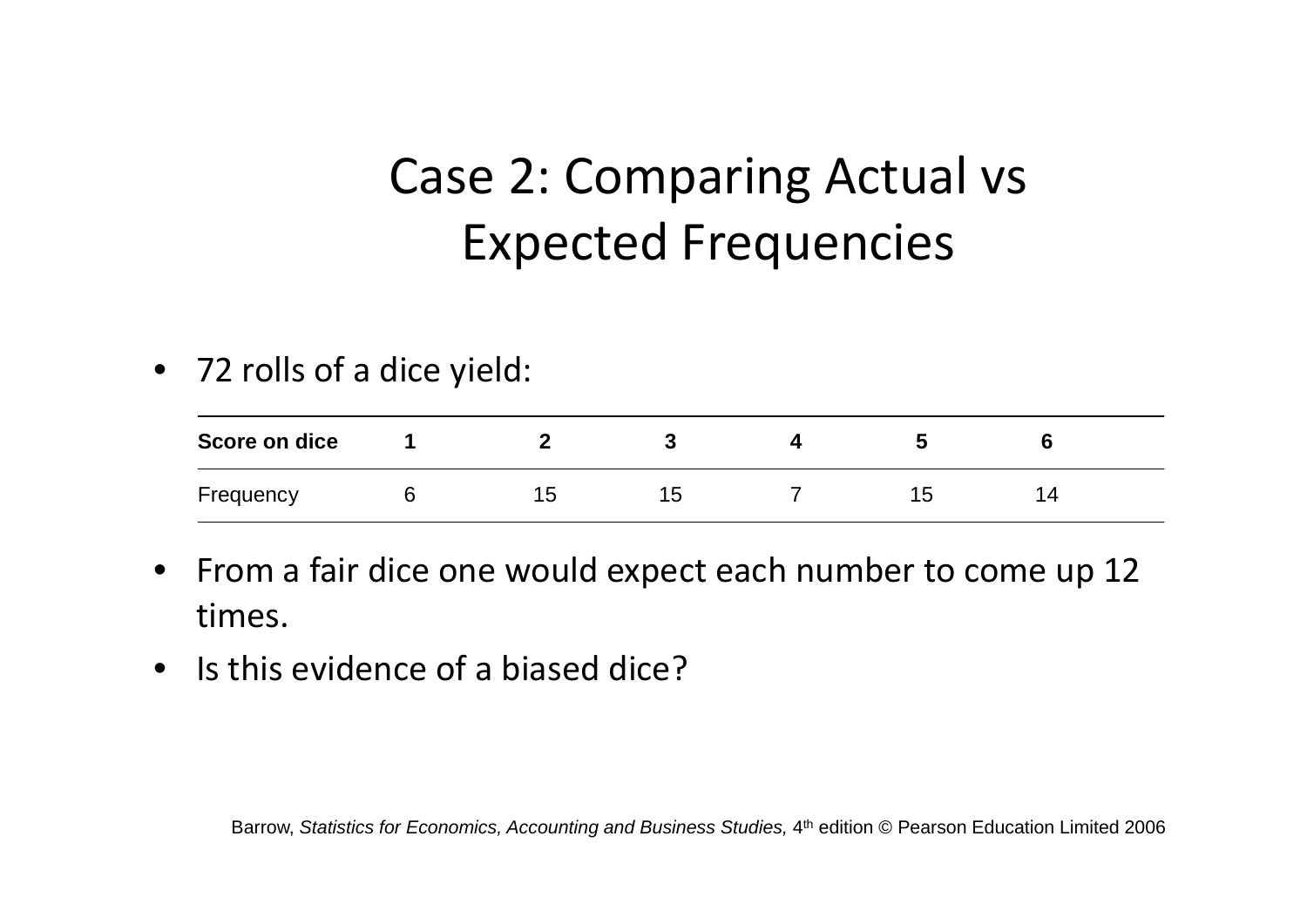#### Test Statistic

- $H_0$ : the dice is fair  $H_1$ : the dice is biased
- This can be tested using

$$
\chi^2 = \sum \frac{(O-E)^2}{E}
$$

• which has a  $\chi^2$  distribution with *k*-1 degrees of freedom,  $k$  = 6 in this case because we have 6 outcomes.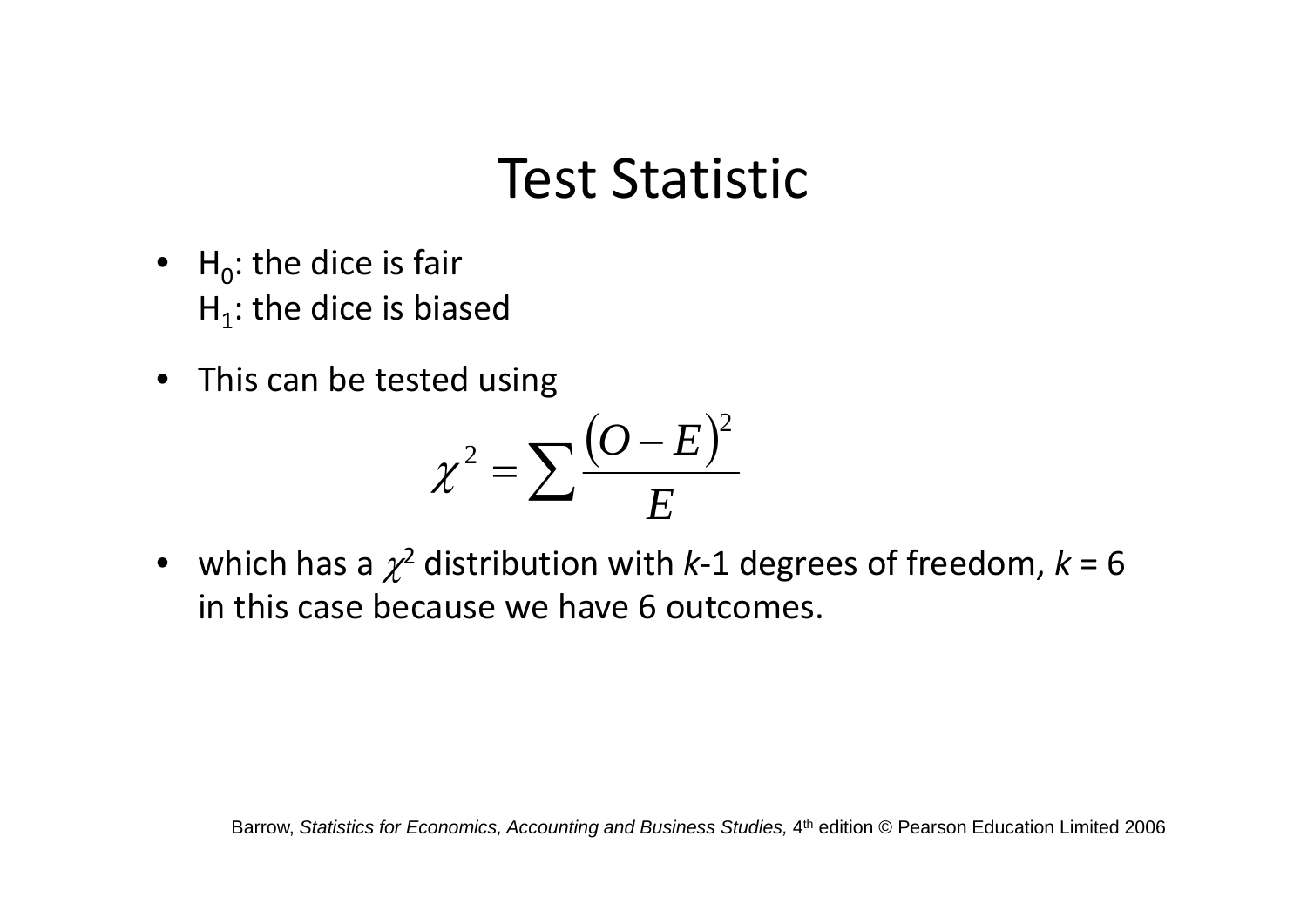#### Calculating the Test Statistic

| <b>Score</b>   | <b>Observed</b> | <b>Expected</b>                 | $O-E$          | $(O - E)^2$    | $(O - E)^2$ |  |
|----------------|-----------------|---------------------------------|----------------|----------------|-------------|--|
|                |                 | frequency $(O)$ frequency $(E)$ |                |                | E           |  |
| 1              | 6               | 12                              | $-6$           | 36             | 3.00        |  |
| 2              | 15              | 12                              | 3              | 9              | 0.75        |  |
| 3              | 15              | 12                              | 3              | 9              | 0.75        |  |
| $\overline{4}$ | $\overline{7}$  | 12                              | $-5$           | 25             | 2.08        |  |
| 5              | 15              | 12                              | 3              | 9              | 0.75        |  |
| 6              | 14              | 12                              | 2              | $\overline{4}$ | 0.33        |  |
| <b>Totals</b>  | 72              | 72                              | $\overline{0}$ |                | 7.66        |  |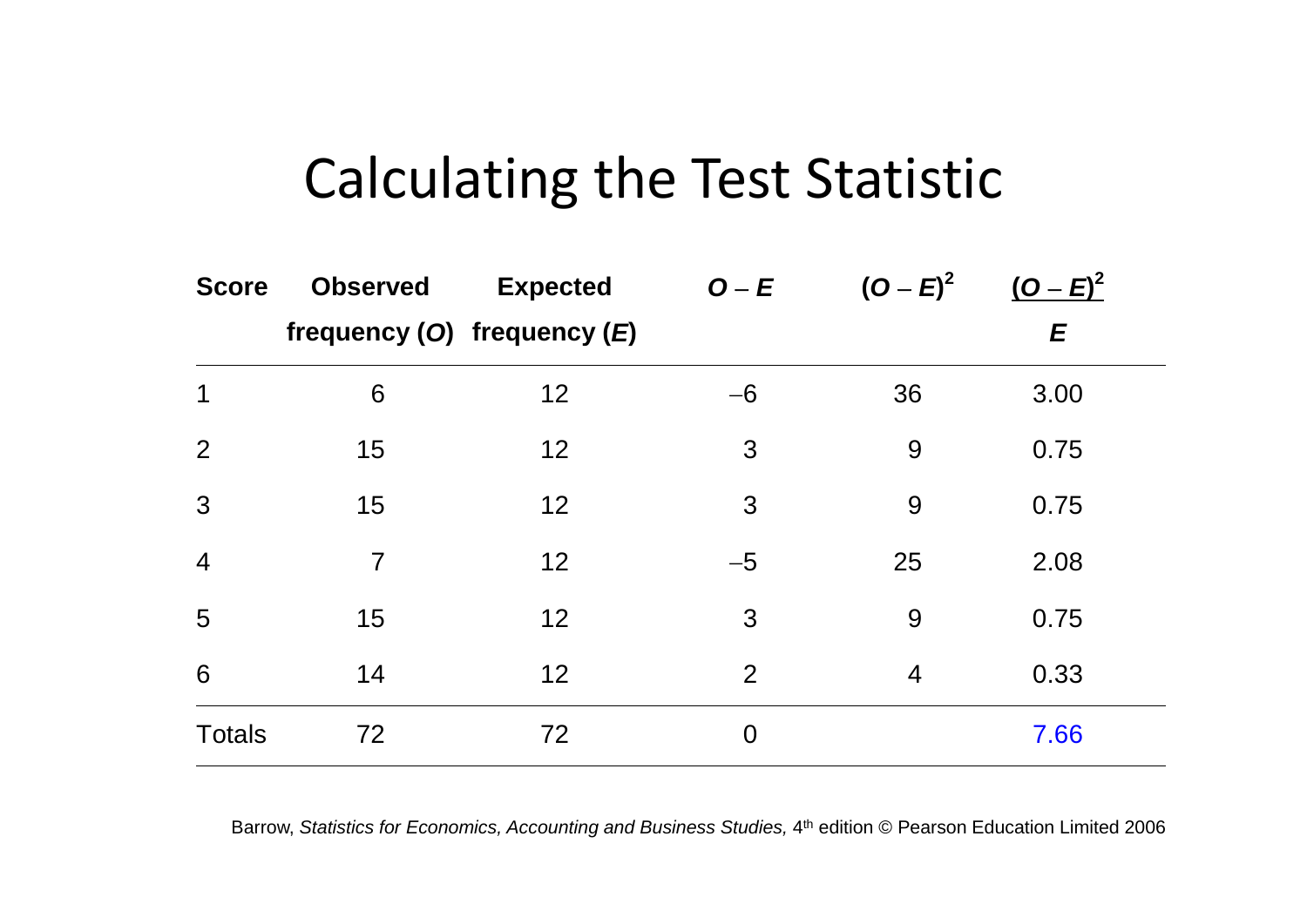#### Calculating the Test Statistic (cont.)

- The test statistic, 7.66, is less than the critical value of  $\chi^2$  with  $\nu$ = 5, 11.1
- $\bullet$  $\bullet$  Hence the null is not rejected, the difference between observed and expected outcomes is random
- Note the critical value cuts off 5% (not 2.5%) in the upper tail of the distribution. Only large values of the test statistic reject  ${\sf H}_0$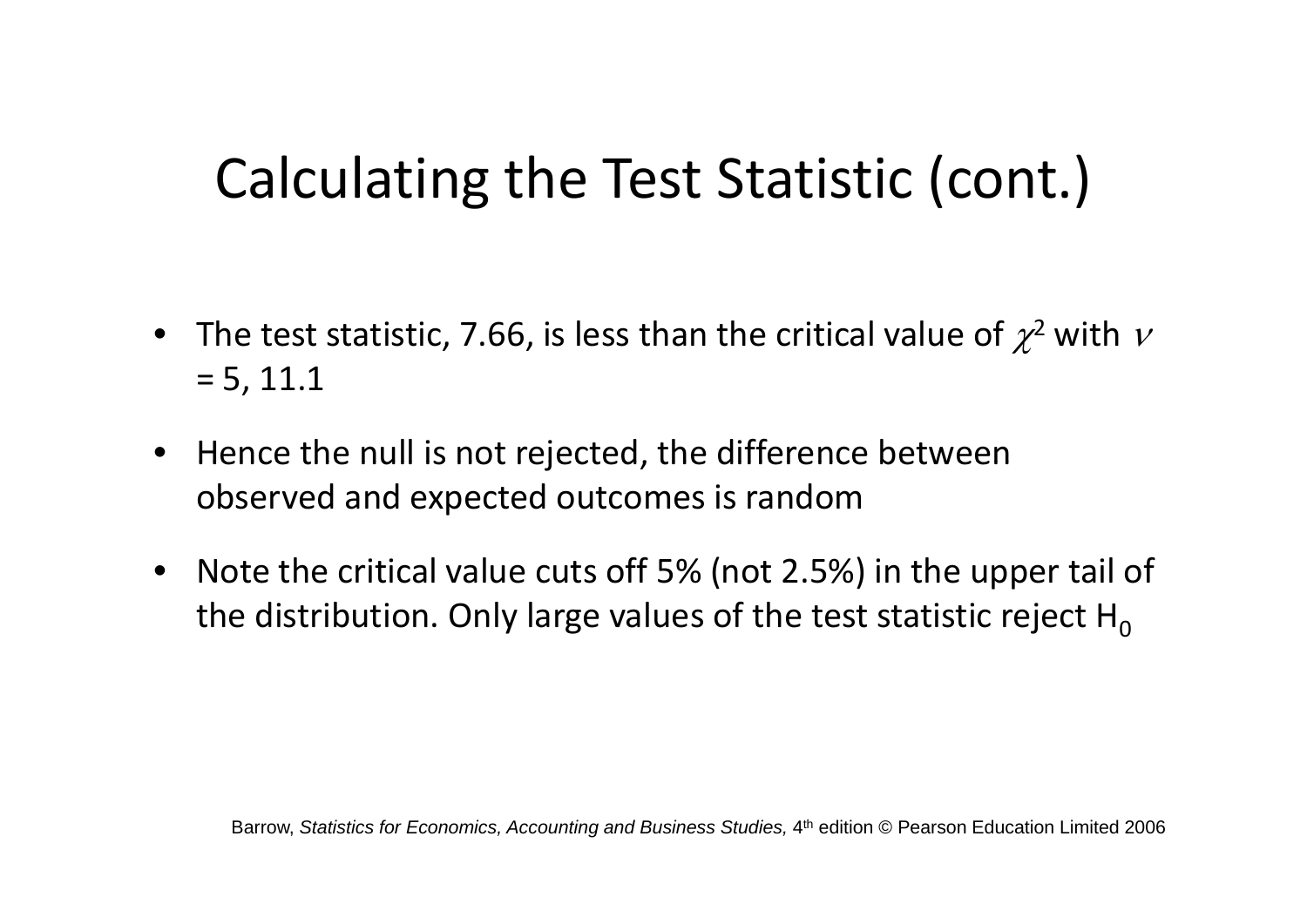### Case 3: Contingency Tables

 $\bullet$  The association between two variables can also be analysed via the  $\chi^2$  distribution

| Social class | Labour | <b>Conservative</b> | Liberal<br><b>Democrat</b> | <b>Total</b> |
|--------------|--------|---------------------|----------------------------|--------------|
|              |        |                     |                            |              |
| A            | 10     | 15                  | 15                         | 40           |
| B            | 40     | 35                  | 25                         | 100          |
| $\mathsf C$  | 30     | 20                  | 10                         | 60           |
| Total        | 80     | 70                  | 50                         | 200          |
|              |        |                     |                            |              |

Voting behaviour based on <sup>a</sup> sample of 200: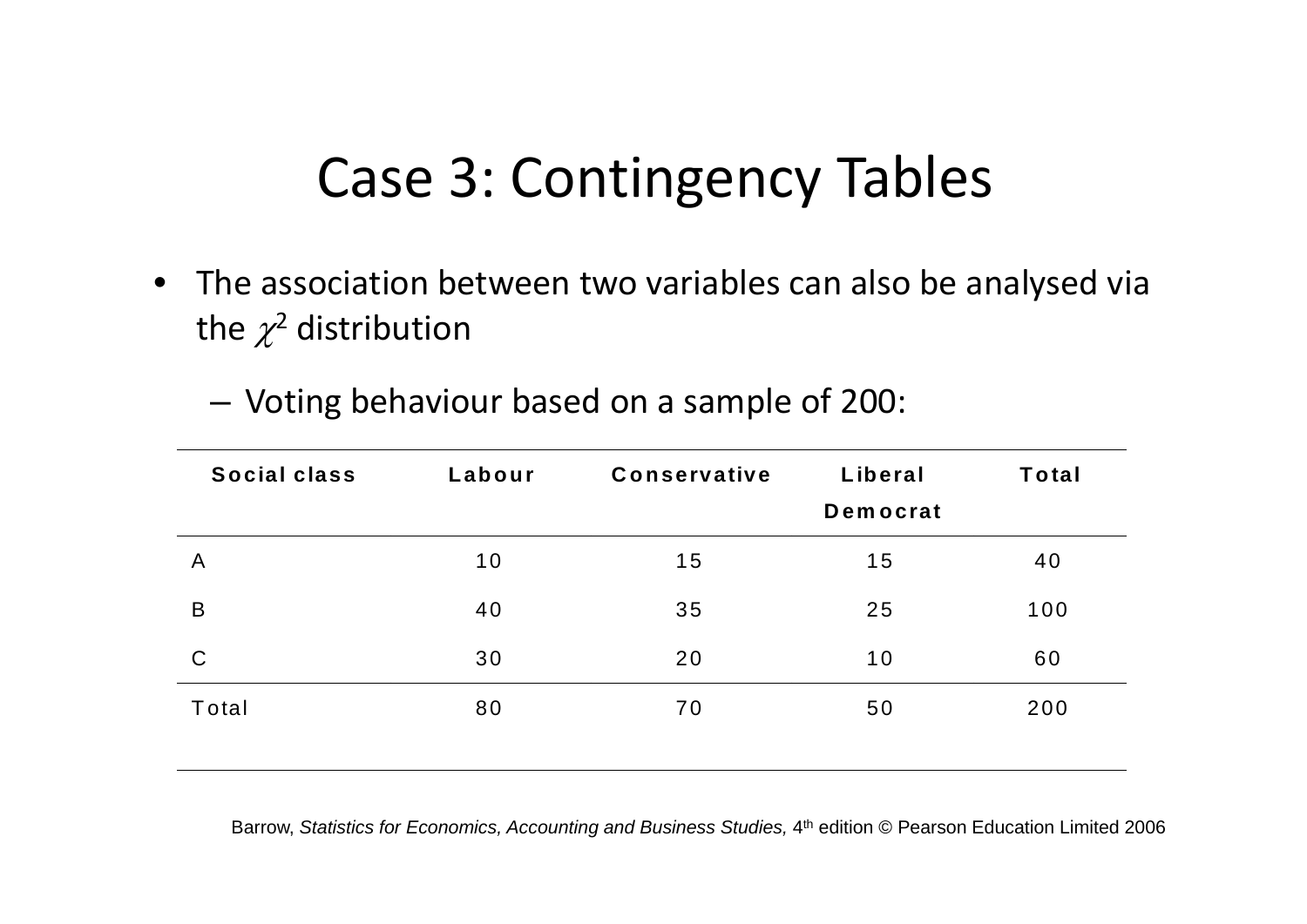## Are Social Class and Voting Behaviour Related?

- $H_0$ : no association between social class and voting behaviour  $H_1$ : some association
- • Expected values are calculated, based on the null of no association
	- E.g. if there is no association:
	- 40% (80/200) of every social class should vote Labour, i.e. 16 from class A, 40 from B and 24 from C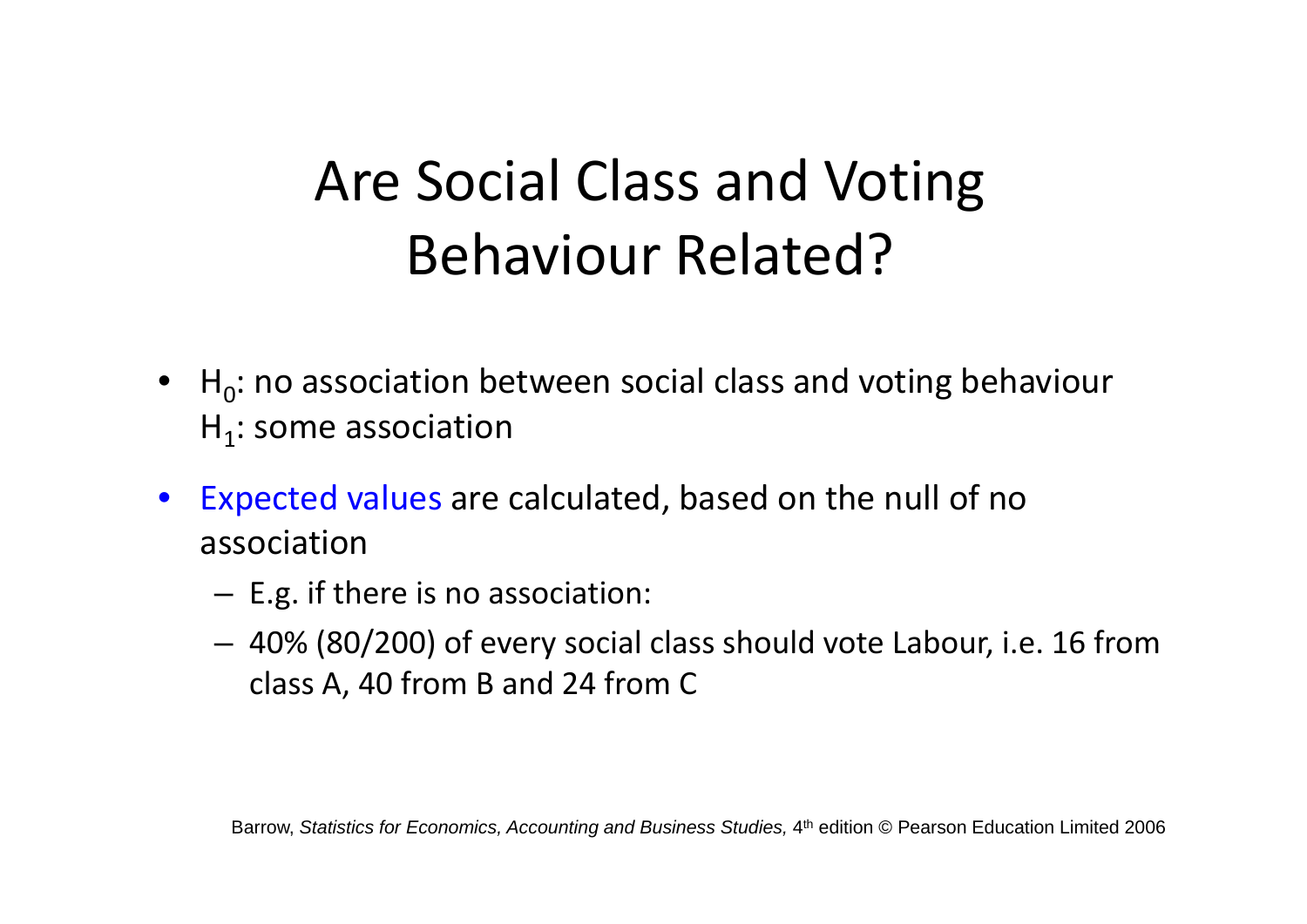#### Observed (and Expected) Values

| <b>Social class</b> | Labour | <b>Conservative</b> | <b>Liberal Democrat</b> | <b>Total</b> |  |
|---------------------|--------|---------------------|-------------------------|--------------|--|
| $\mathsf{A}$        | 10(16) | 15(14)              | 15(10)                  | 40           |  |
| B                   | 40(40) | 35(35)              | 25(25)                  | 100          |  |
| $\mathsf C$         | 30(24) | 20(21)              | 10(15)                  | 60           |  |
| <b>Total</b>        | 80     | 70                  | 50                      | 200          |  |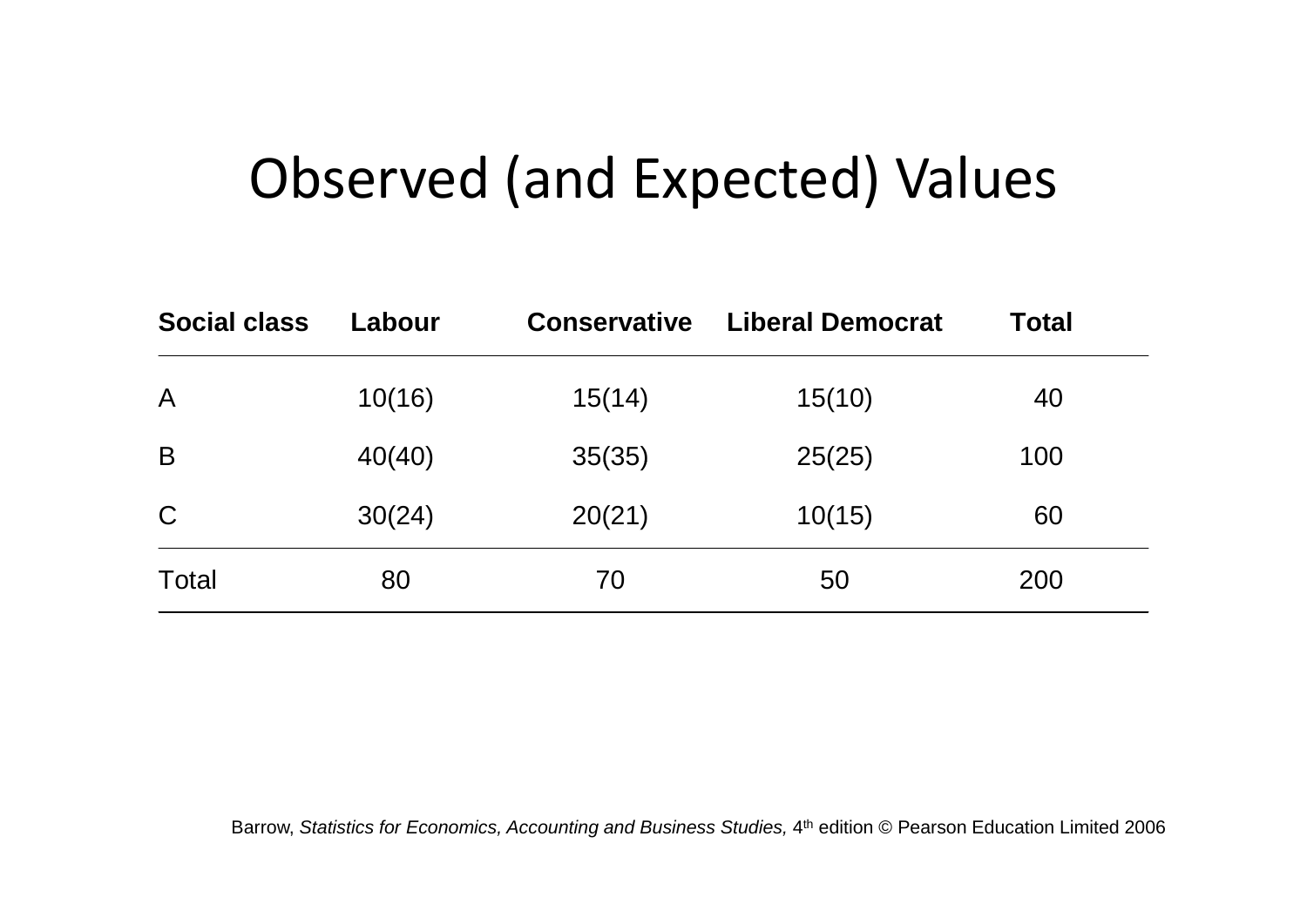#### Calculating the Test Statistic

$$
\frac{(10-16)^2}{16} + \frac{(15-14)^2}{14} + \frac{(15-10)^2}{10} + \frac{(40-40)^2}{40} + \frac{(35-35)^2}{35} + \frac{(25-25)^2}{25} + \frac{(30-24)^2}{24} + \frac{(20-21)^2}{21} + \frac{(10-15)^2}{15} = 8.04
$$

For  $v$  = (rows-1)  $\times$  (columns-1) = 4, the critical value of the  $\chi^2$ distribution is 9.50, so the null of no association is not rejected at the 5% significance level.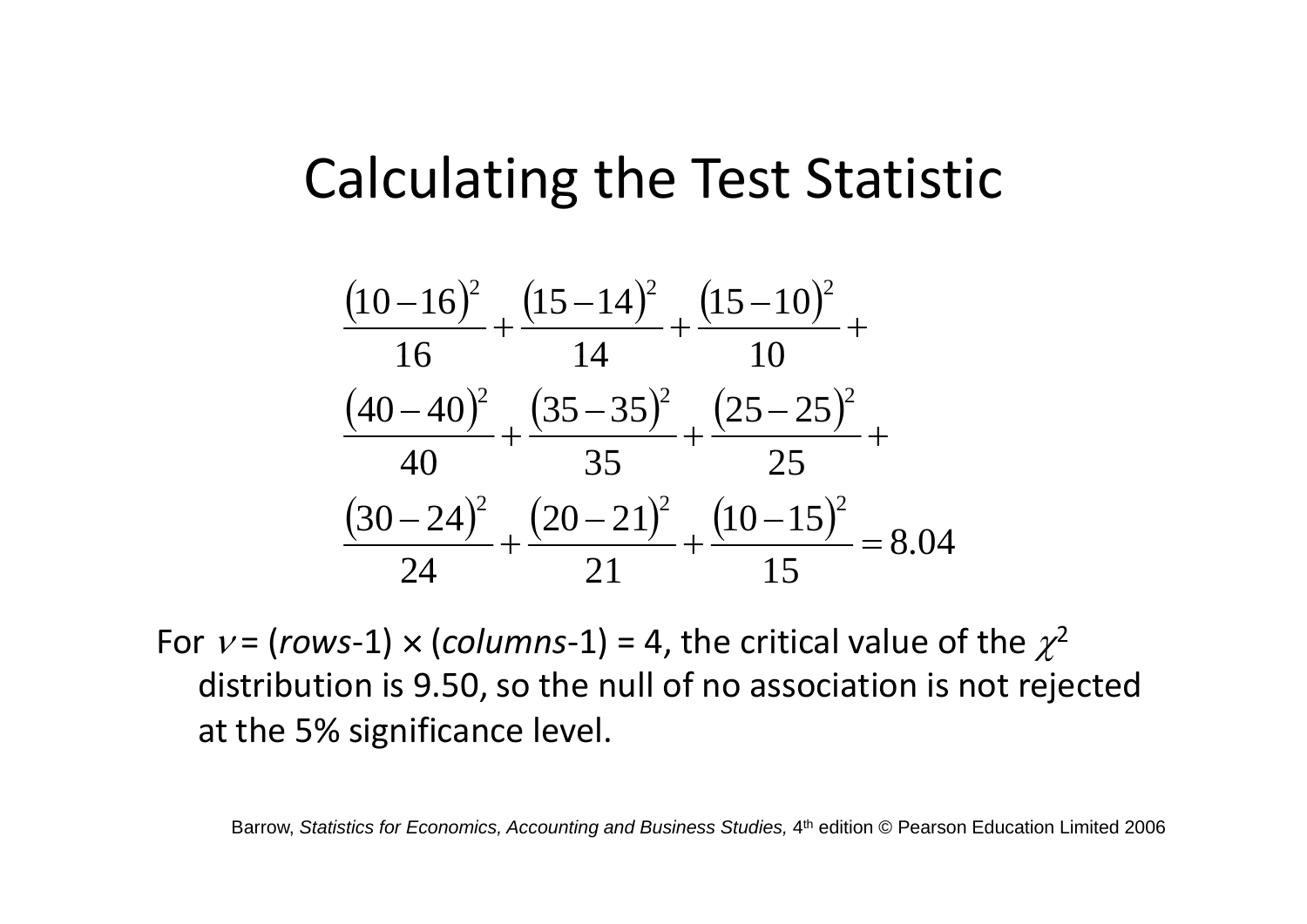## Testing Two Variances ‐ the *F* Distribution

- $\bullet$ • Do two samples have equal variances (i.e. come from populations with the same variance)?
- •Data:

*n*<sub>1</sub> = 30 *s*<sub>1</sub> = 25 *n*<sub>2</sub> = 30 *s*<sub>2</sub> = 20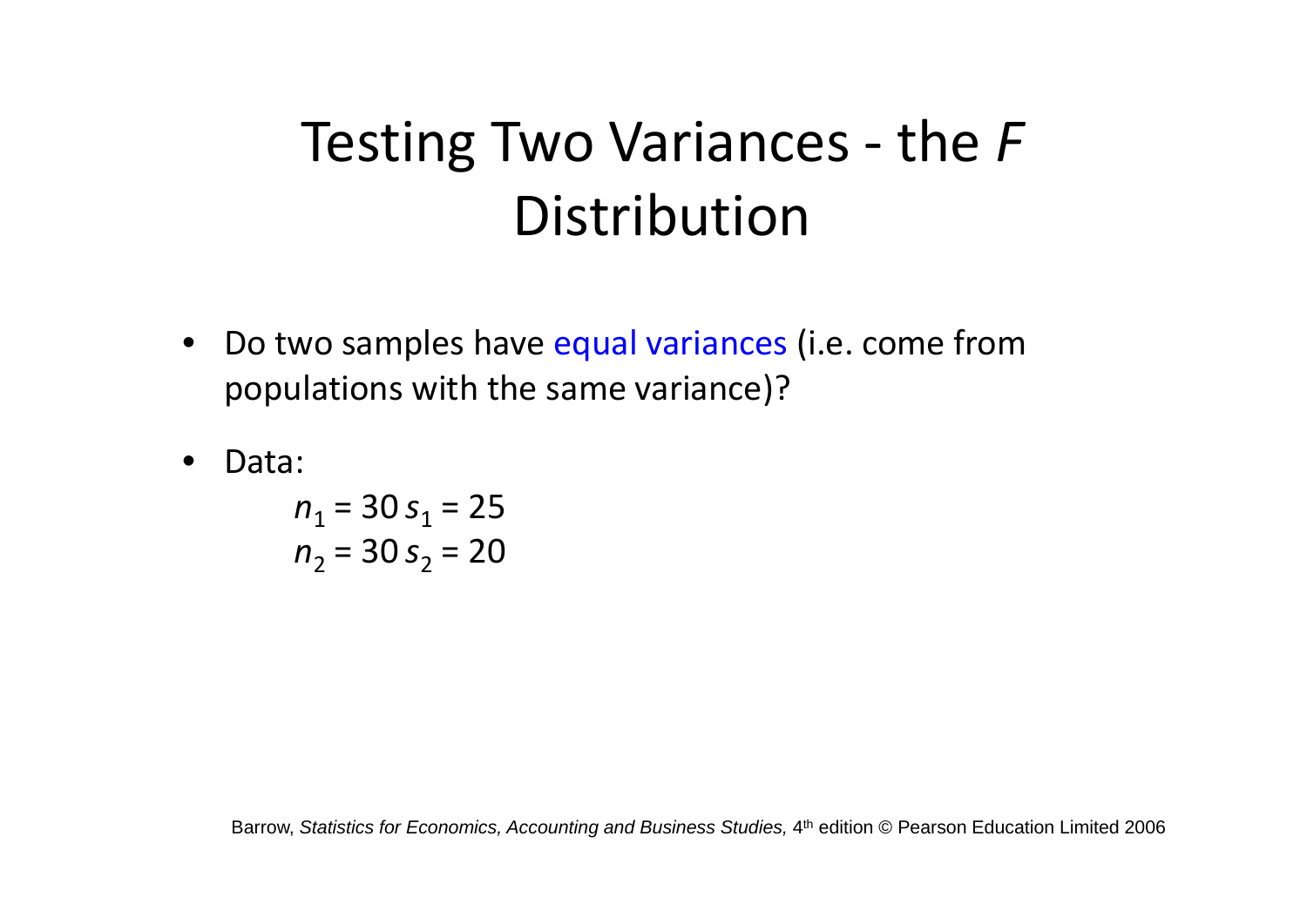## Testing Two Variances ‐ the *F* Distribution (cont.)

• H<sub>0</sub>: 
$$
\sigma_1^2 = \sigma_2^2
$$
  
H<sub>1</sub>:  $\sigma_1^2 = \sigma_2^2$ 

- or, equivalently
	- H<sub>0</sub>:  $\sigma_1^2/\sigma_2^2 = 1$  $H_1: \sigma_1^2/\sigma_2^2 \neq 1$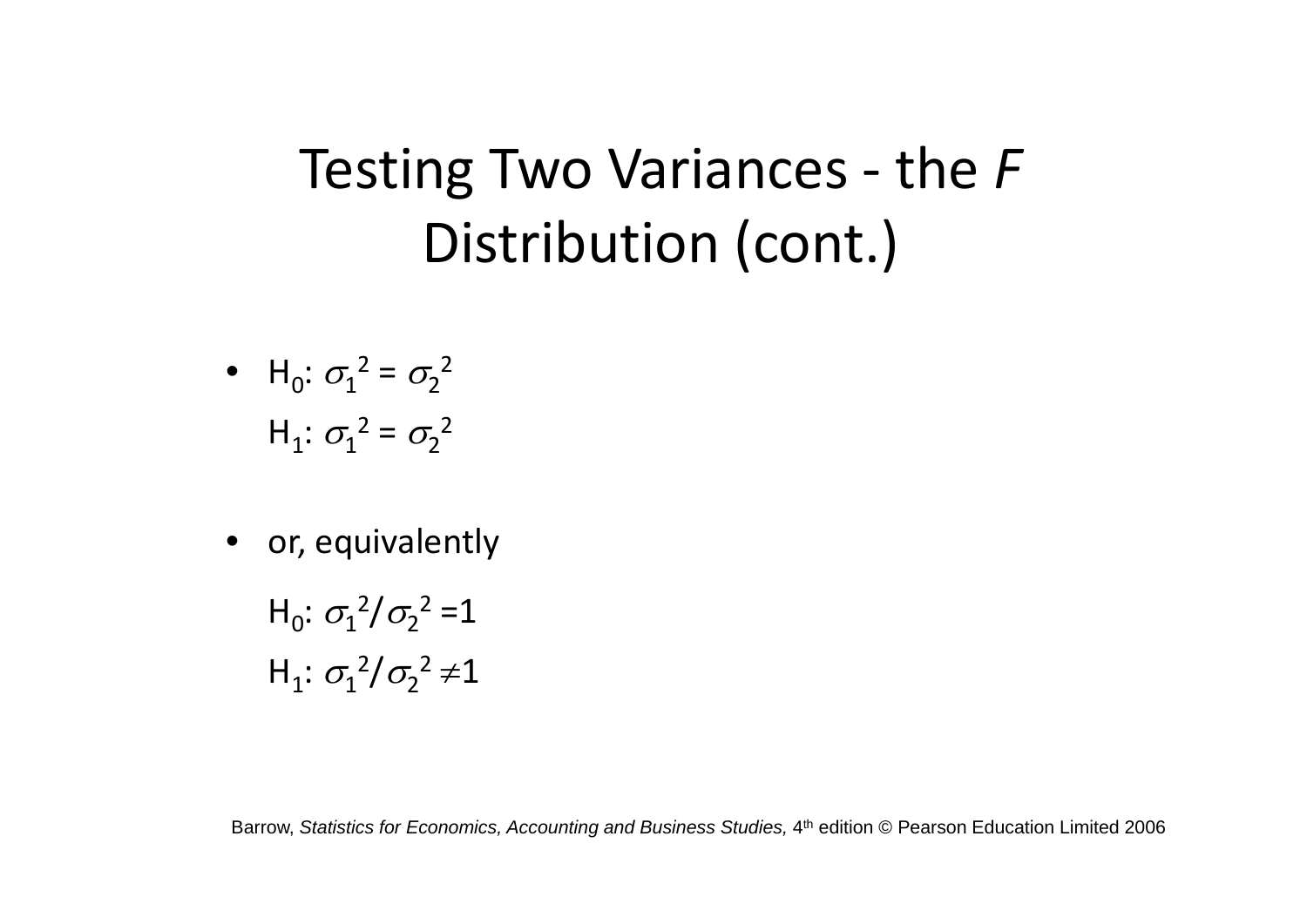#### The Test Statistic

• The test statistic is

$$
\frac{s_1^2}{s_2^2} \sim F_{n_1-1,n_2-1}
$$

• Evaluating this:

$$
F = \frac{25^2}{20^2} = 1.5625
$$

• F<sup>\*</sup><sub>29,29</sub> = 2.09 >1.5625, so the null is not rejected. The variances may be considered equal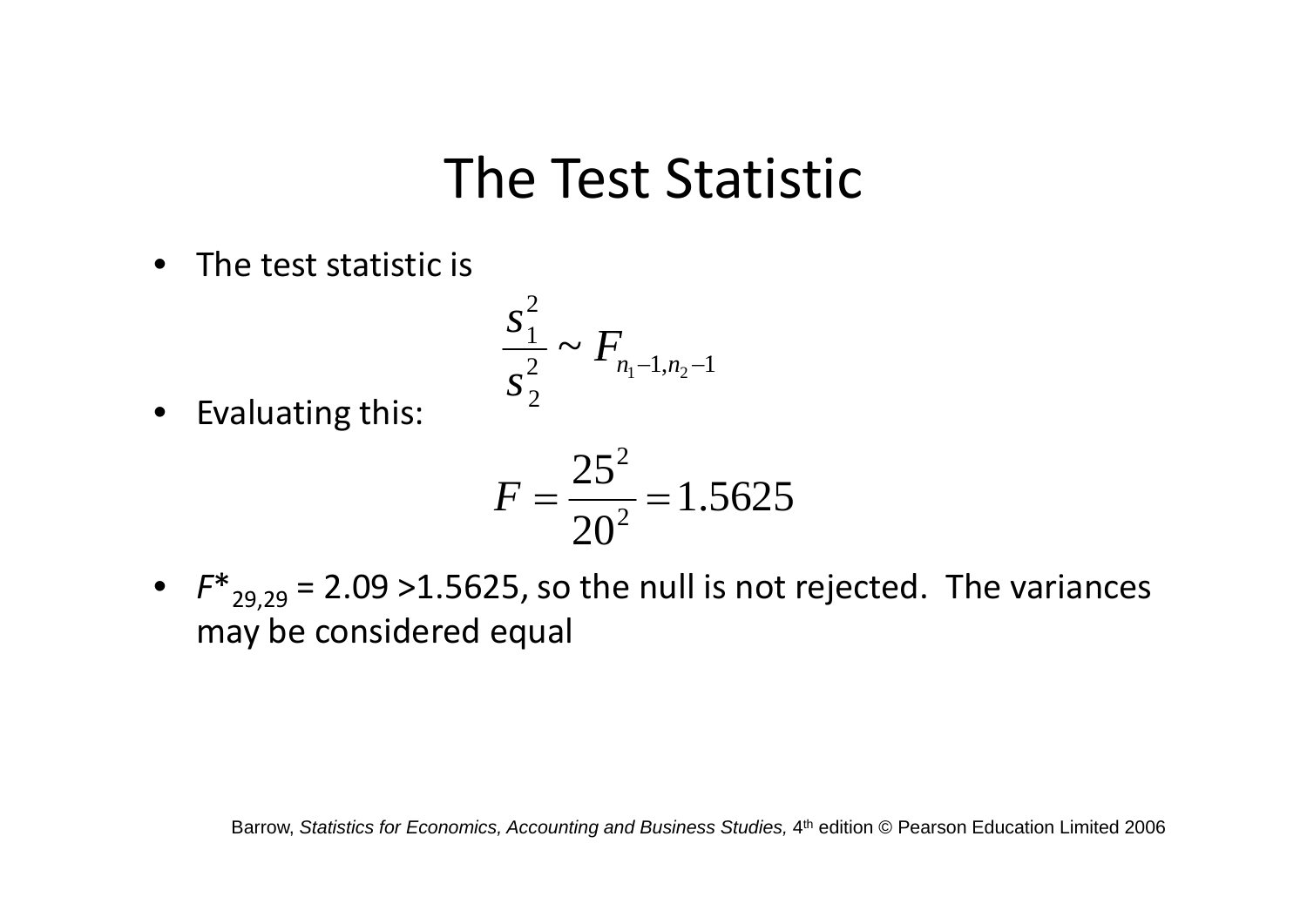## Excerpt From Table A5(b): the *F* Distribution

| V <sub>1</sub> |                      | $\boldsymbol{2}$ | $\sim 0.00$             | 24     | 30      | 40      |
|----------------|----------------------|------------------|-------------------------|--------|---------|---------|
| V <sub>2</sub> |                      |                  |                         |        |         |         |
|                | 647.79               | 799.48           | $\sim 100$              | 997.27 | 1001.40 | 1005.60 |
|                | 38.51<br>$\mathbf 2$ | 39.00            | $\sim 100$ km s $^{-1}$ | 39.46  | 39.46   | 39.47   |
|                | ٠                    |                  | $\sim 1000$             |        |         |         |
| 28             | 5.61                 | 4.22             | $\sim 100$              | 2.17   | 2.11    | 2.05    |
| 29             | 5.59                 | 4.20             | $\sim 100$              | 2.15   | 2.09    | 2.03    |
| 30             | 5.57                 | 4.18             | $\sim$ $\sim$ $\sim$    | 2.14   | 2.07    | 2.01    |

(Using  $v_1$  = 30 (rather than 29) makes little practical difference.)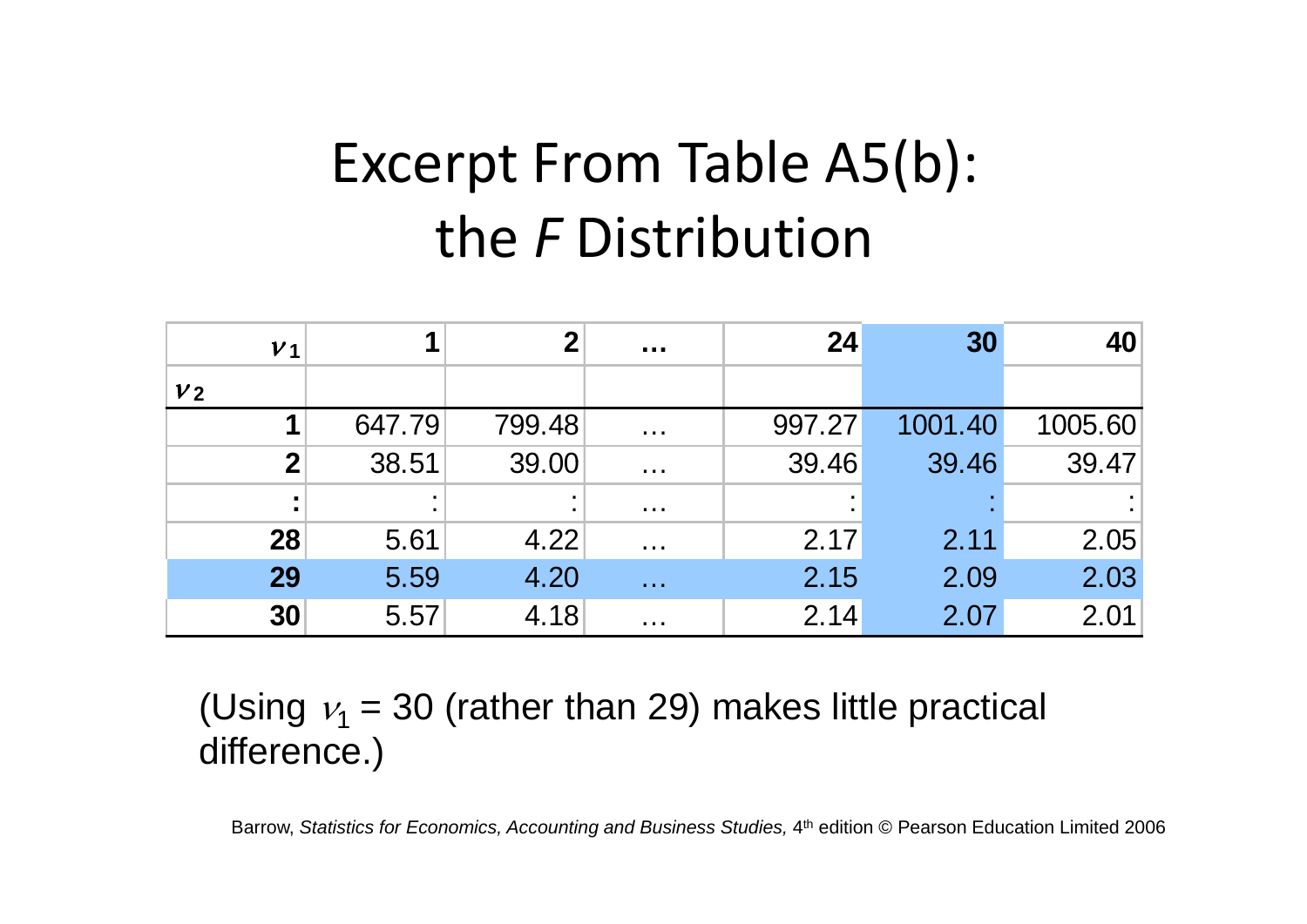#### One or Two Tailed Test?

- As long as the larger variance is made the numerator of the test statistic, only 'large' values of *F* reject the null.
- The smallest possible value of *F* is 1, which occurs if the sample variances are equal.  ${\sf H}_0$  should not be rejected in this case.
- So, despite the " $\neq$ " in H<sub>1</sub>, this is a one tailed test.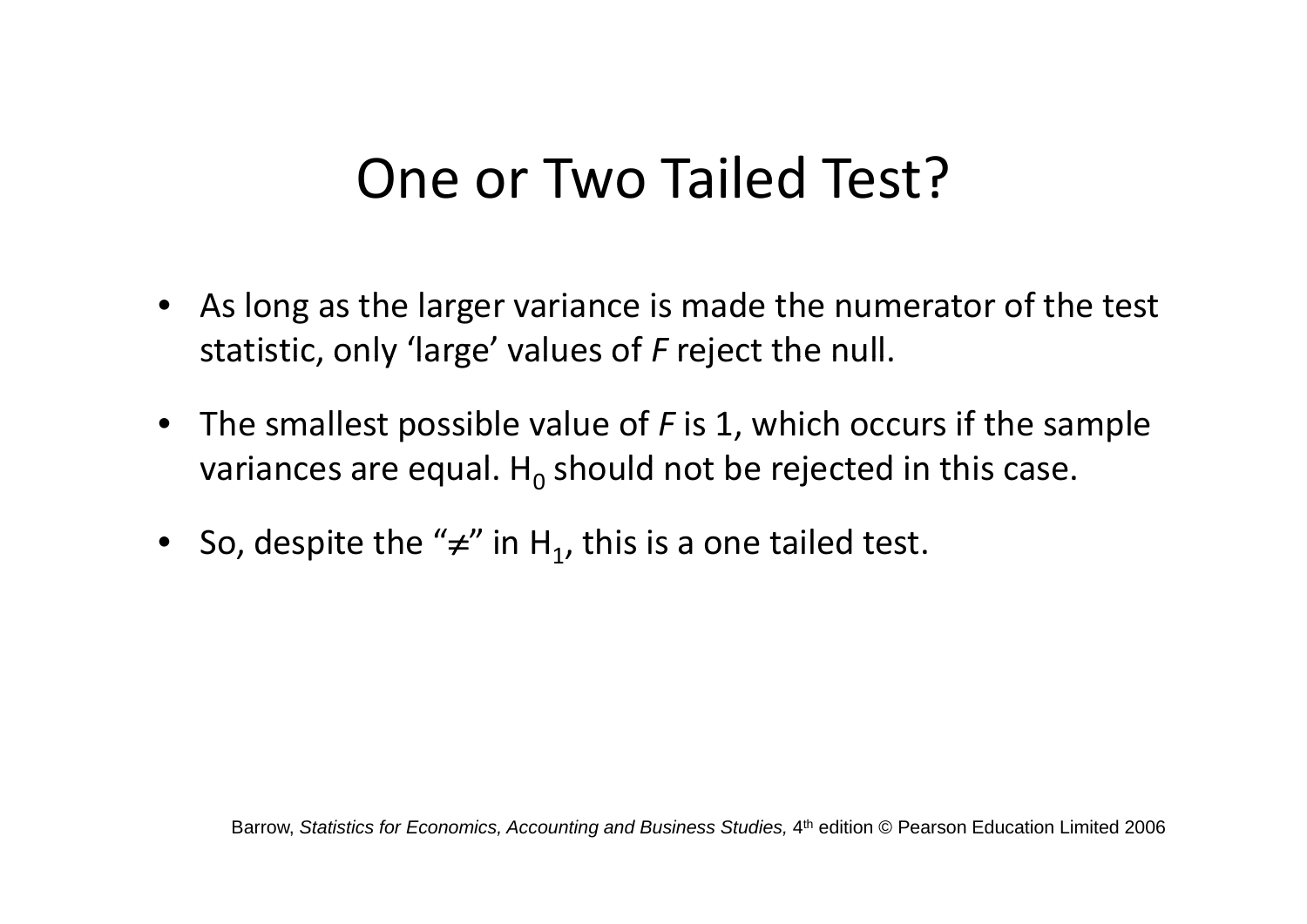## Case 5: Analysis of Variance (ANOVA)

- A test for the equality of several means, not just two as before
- In our example we test for the equality of output of three factories, i.e. are they equally productive, on average, or not?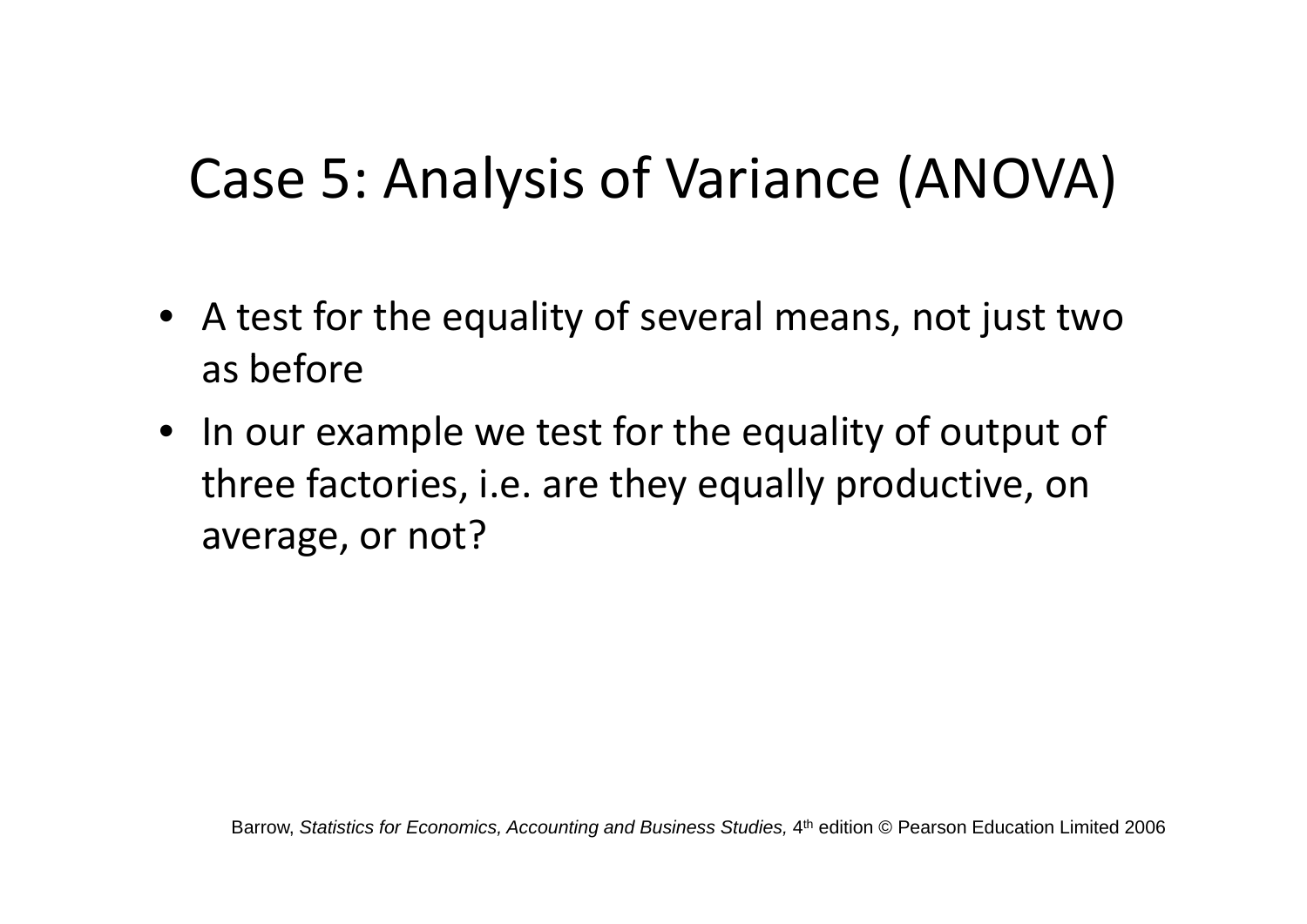#### Example: Daily Output of Three Factories

|                | <b>Observation Factory 1</b> | <b>Factory 2</b> | <b>Factory 3</b> |
|----------------|------------------------------|------------------|------------------|
| 1              | 415                          | 385              | 408              |
| $\overline{2}$ | 430                          | 410              | 415              |
| 3              | 395                          | 409              | 418              |
| $\overline{4}$ | 399                          | 403              | 440              |
| 5              | 408                          | 405              | 425              |
| 6              | 418                          | 400              |                  |
| $\overline{7}$ |                              | 399              |                  |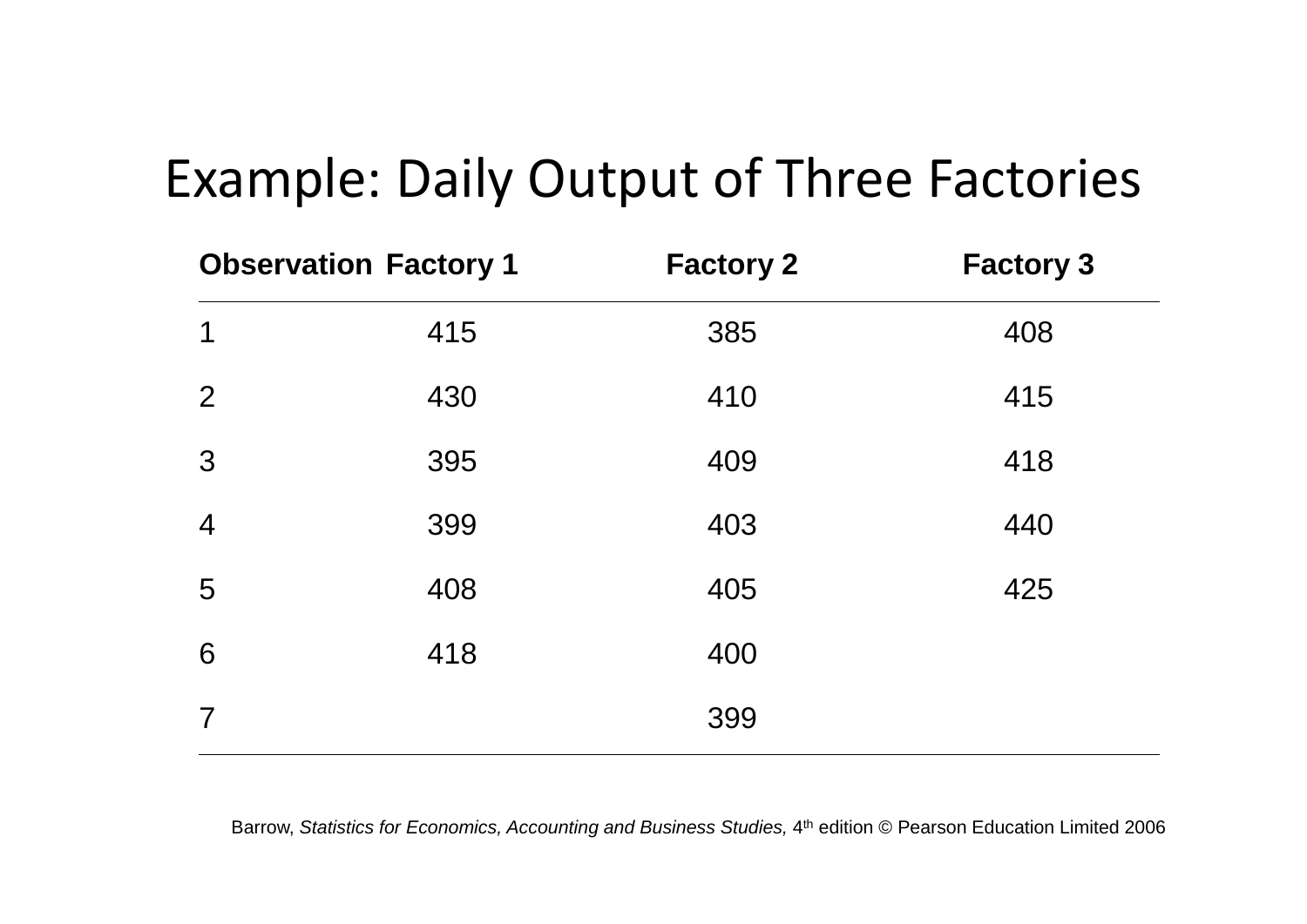#### Chart of Output



Barrow, Statistics for Economics, Accounting and Business Studies, 4<sup>th</sup> edition © Pearson Education Limited 2006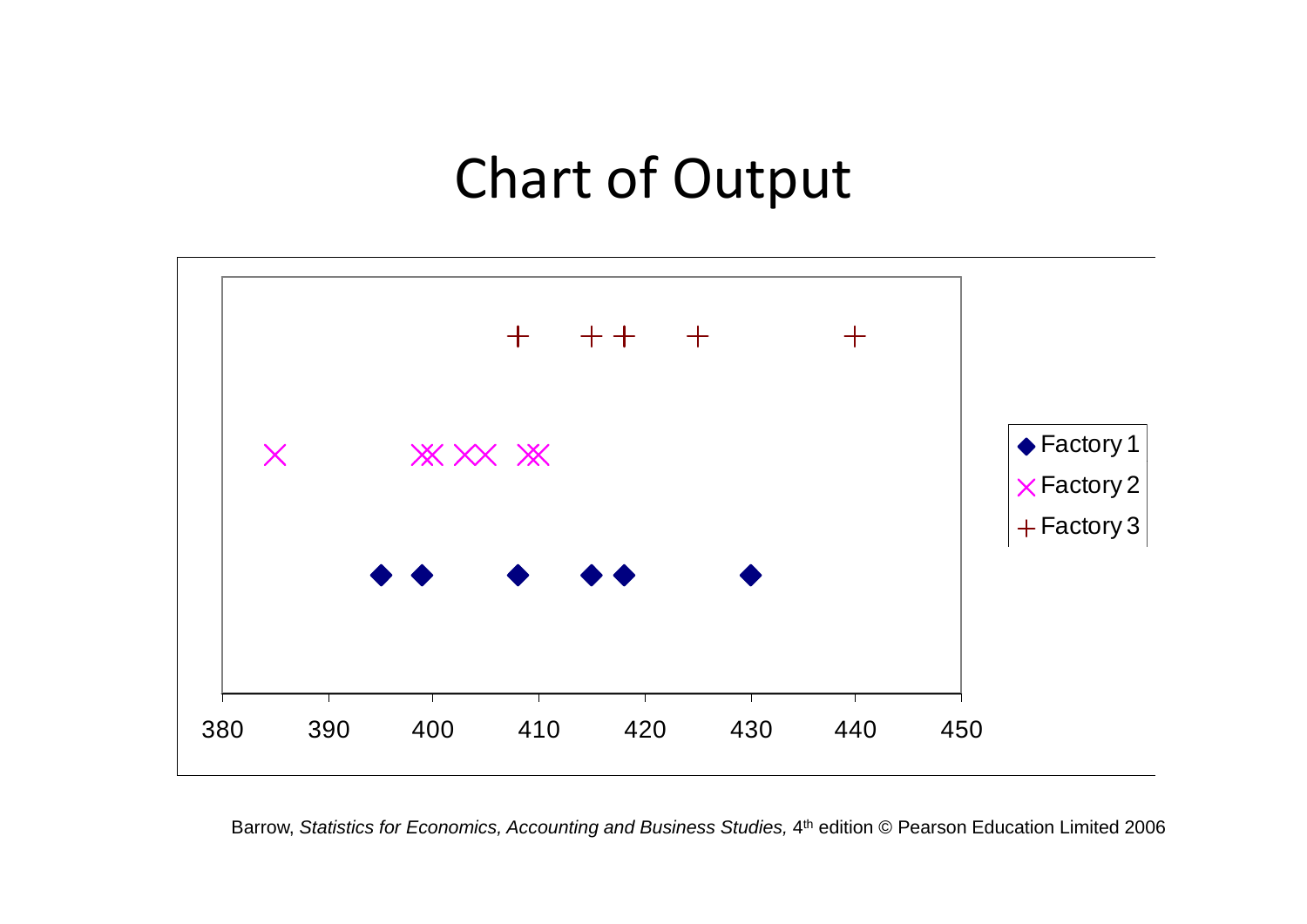#### Hypothesis Test

- $H_0: \mu_1 = \mu_2 = \mu_3$  ${\sf H}_1$ :  $\mu_1$   $\neq$   $\mu_2$   $\neq$   $\mu_3$
- Principle of the test: break down the total variance of all observations into the within factory variance and the between factory variance
- If the between variance component is large relative to the within variance component, reject  ${\sf H}_0$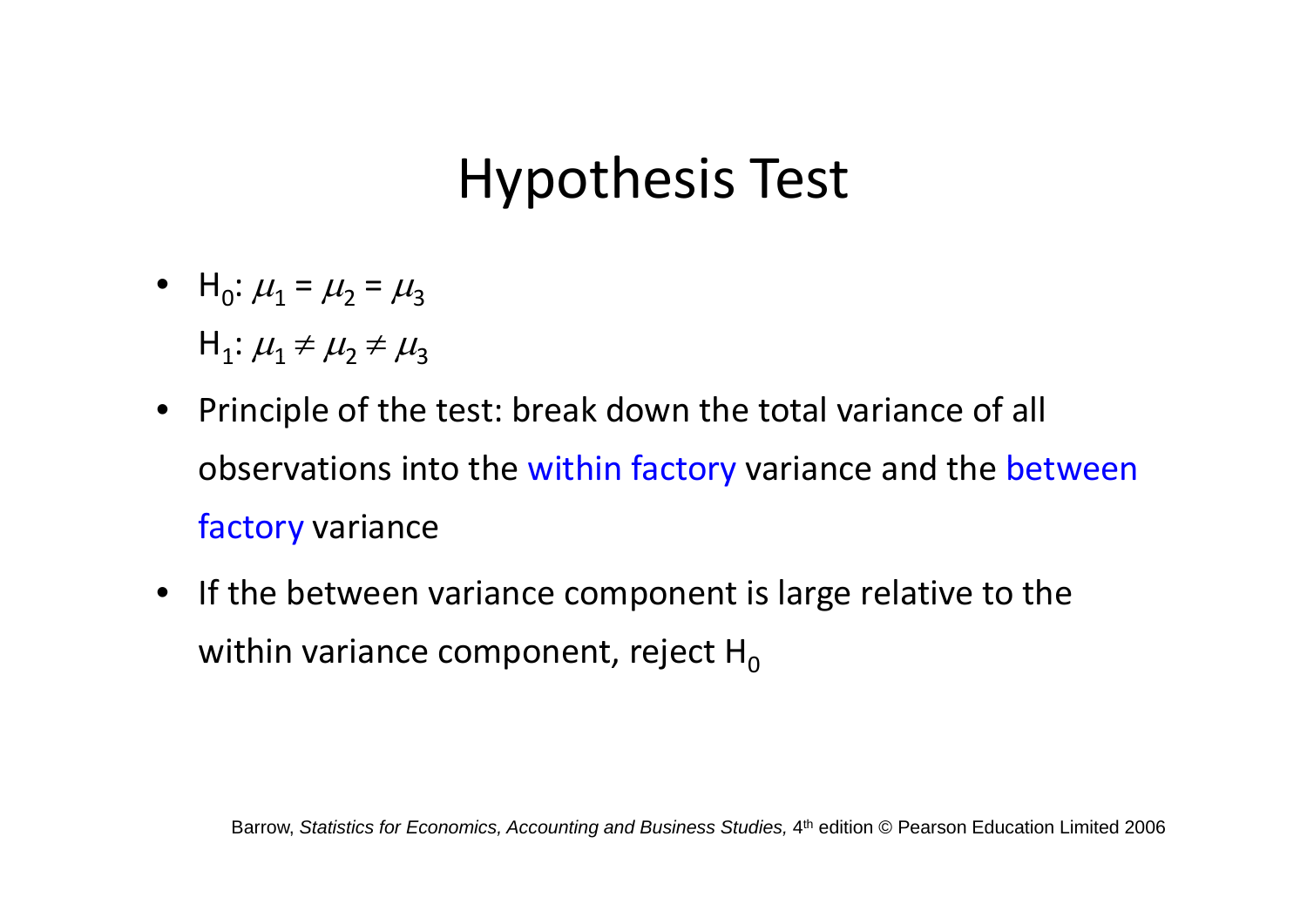#### Sums of Squares

• Rather than variances, work with sums of squares

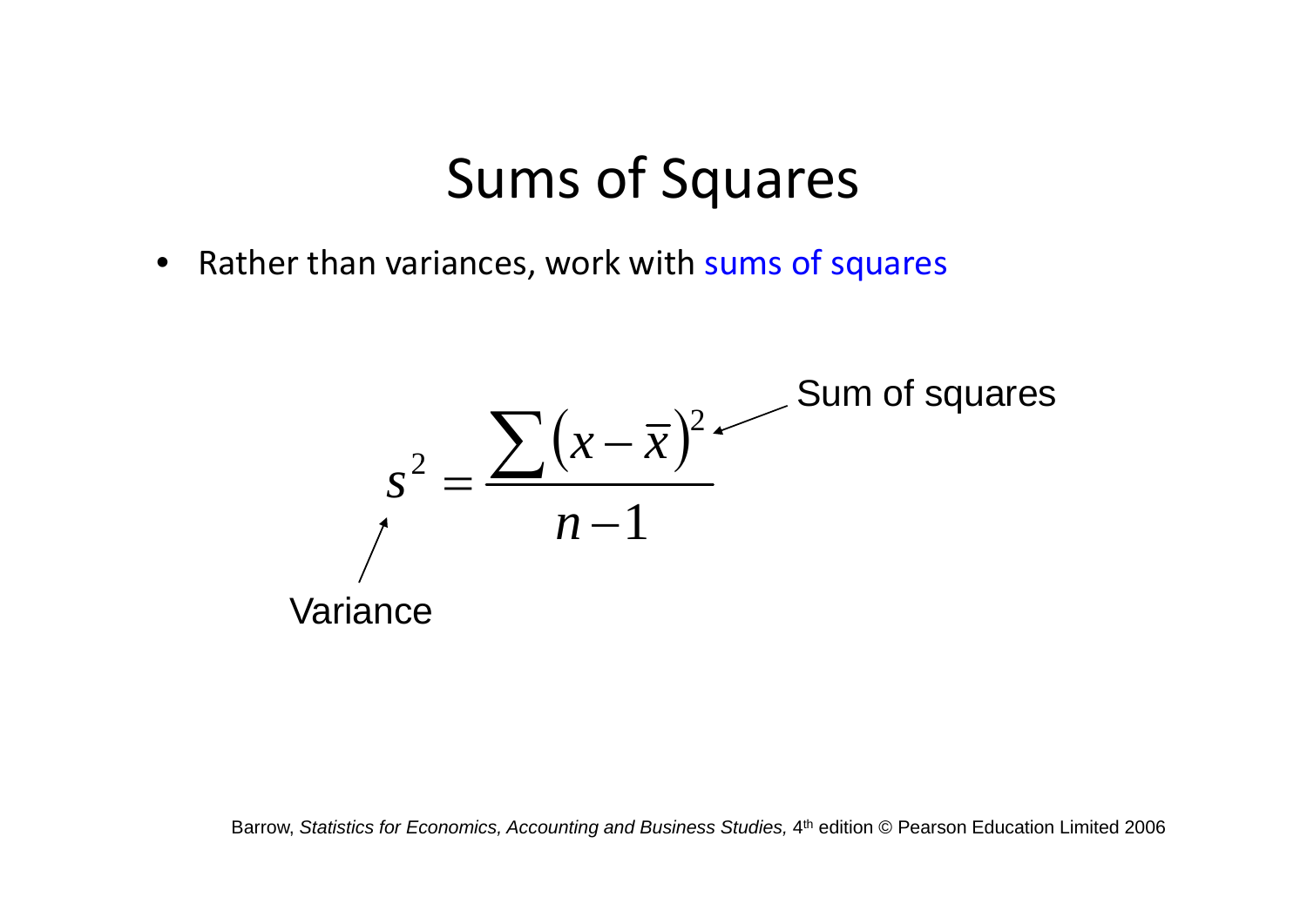#### Three Sums of Squares

- Total sum of squares (TSS)
	- Sum of squares of all deviations from the overall average
- Between sum of squares (BSS)
	- Sum of squares of deviations of factory means from overall average
- Within sum of squares (WSS)
	- Sum of squares of deviations within each factory, from factory average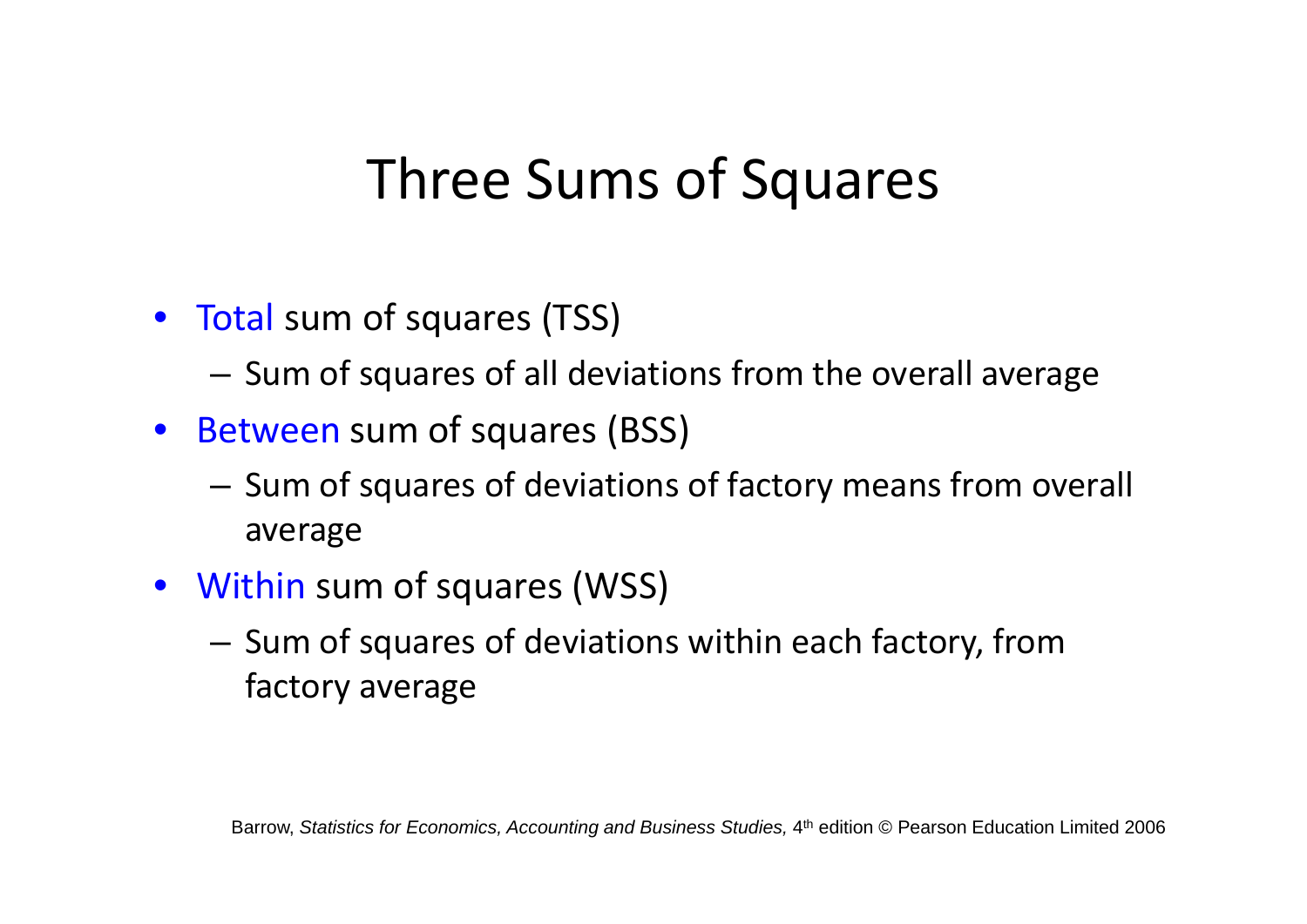#### Test Statistic

$$
F = \frac{BSS/(k-1)}{WSS/(n-k)}
$$

- The *F* statistic is the ratio of BSS to WSS, each adjusted by their SSdegrees of freedom (*k*‐<sup>1</sup> and *<sup>n</sup>‐k*)
- Large values of  $\mathit{F} \Rightarrow$  BSS large relative to WSS  $\Rightarrow$  between factories deviations large  $\Rightarrow$  reject H $_0$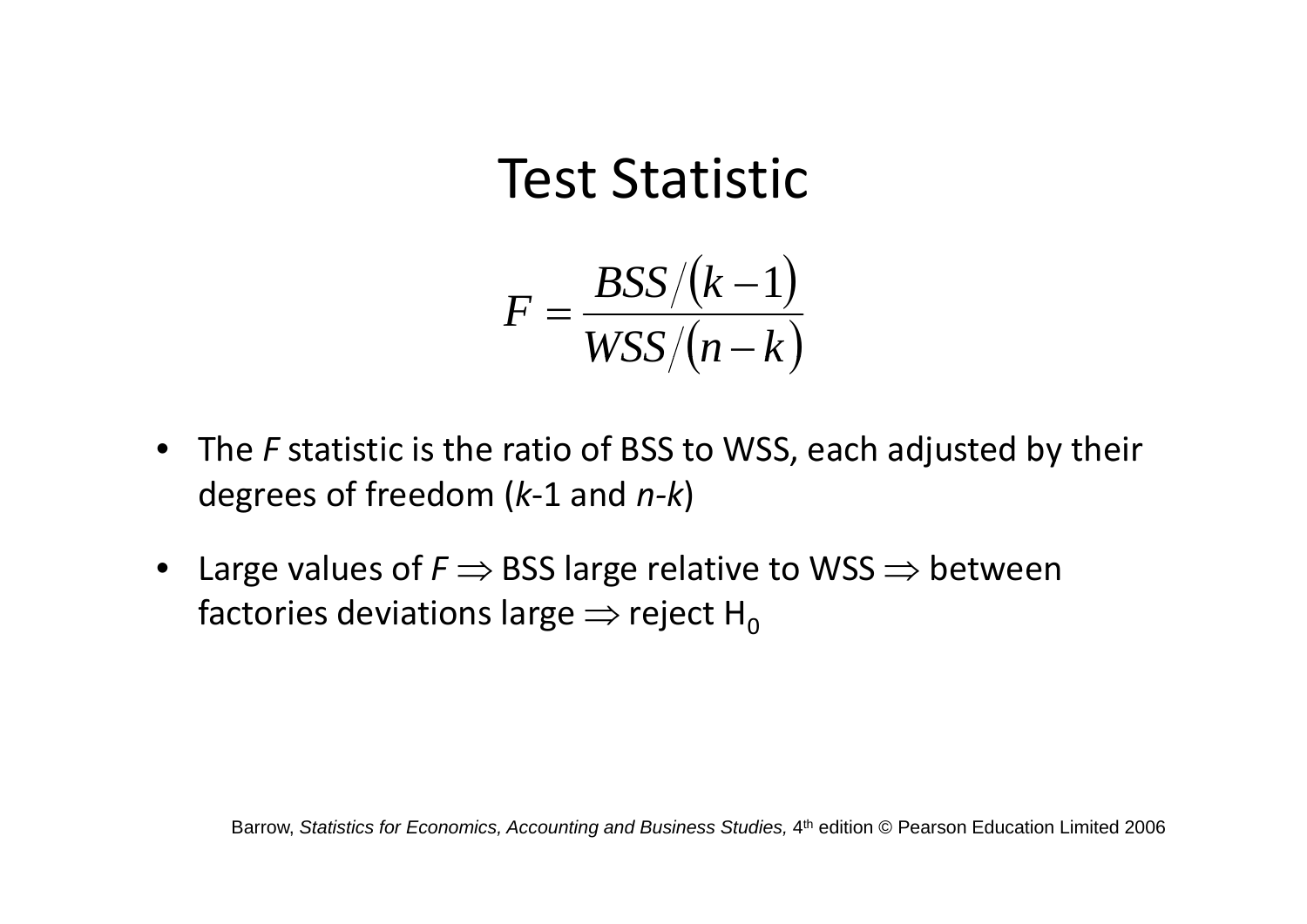#### Calculations

• 
$$
TSS = \sum_{j} \sum_{i} (x_{ij} - \overline{x})^2
$$

(*j* indexes factories, *i* indexes observations) = $(415 - 410.11)^2 + (430 - 410.11)^2 + ... + (440 - 410.11)^2$  $+(425 - 410.11)^2 = 2,977.778$ 

410.11 is the overall, or grand, average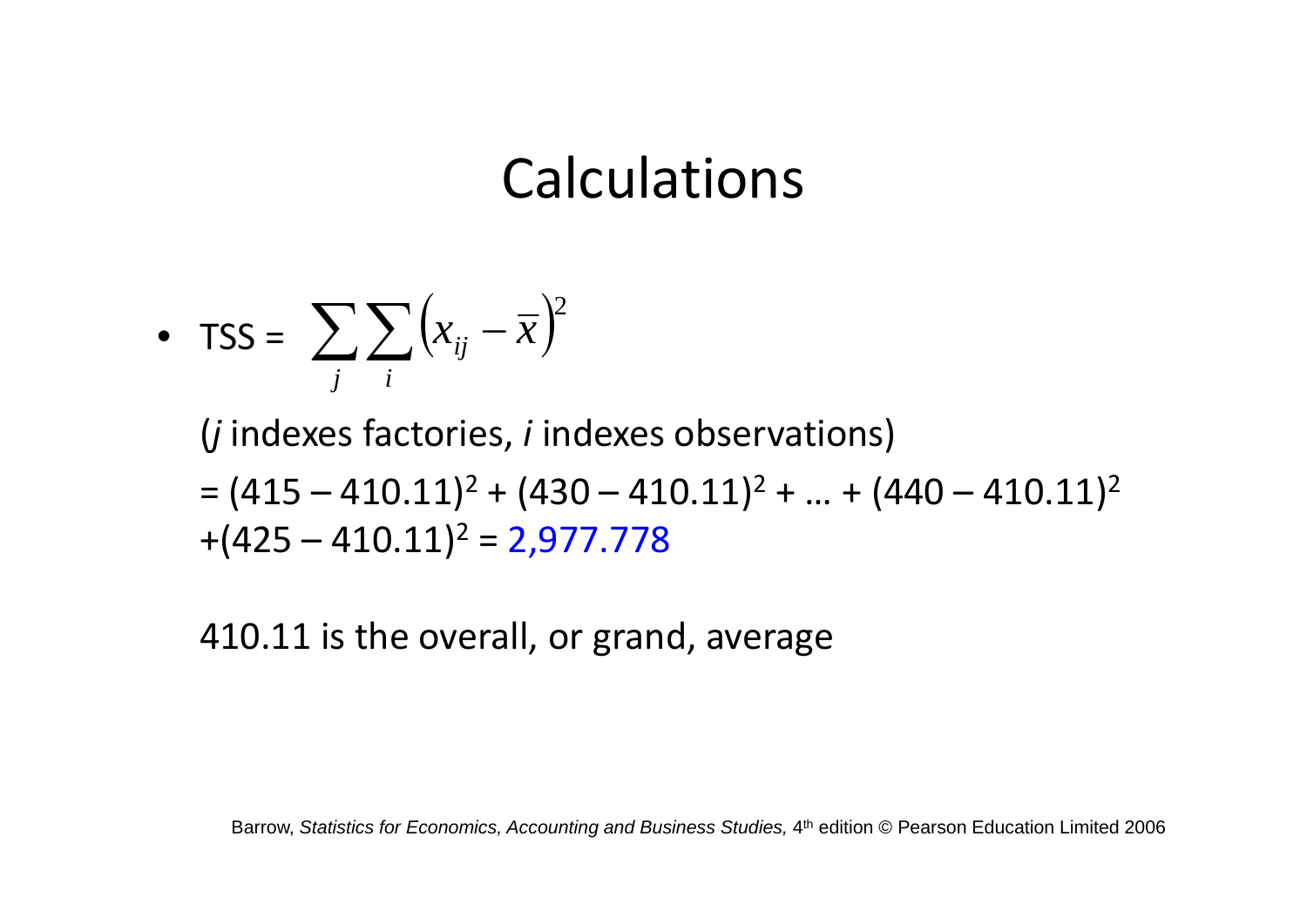## Calculations (cont.)

• BSS = 
$$
\sum_{j} \sum_{i} (\overline{x}_{i} - \overline{x})^{2}
$$

where  $\bar{x_i}$ is the average output of factory *i* 

=  $6\times$  (410.83 – 410.11)<sup>2</sup> + 7  $\times$  (401.57 – 410.11)<sup>2</sup> + 5  $\times$  (421.2 – 410.11)<sup>2</sup> = 1,128.43

• 410.83, 401.57, 421.11 are the three averages, respectively.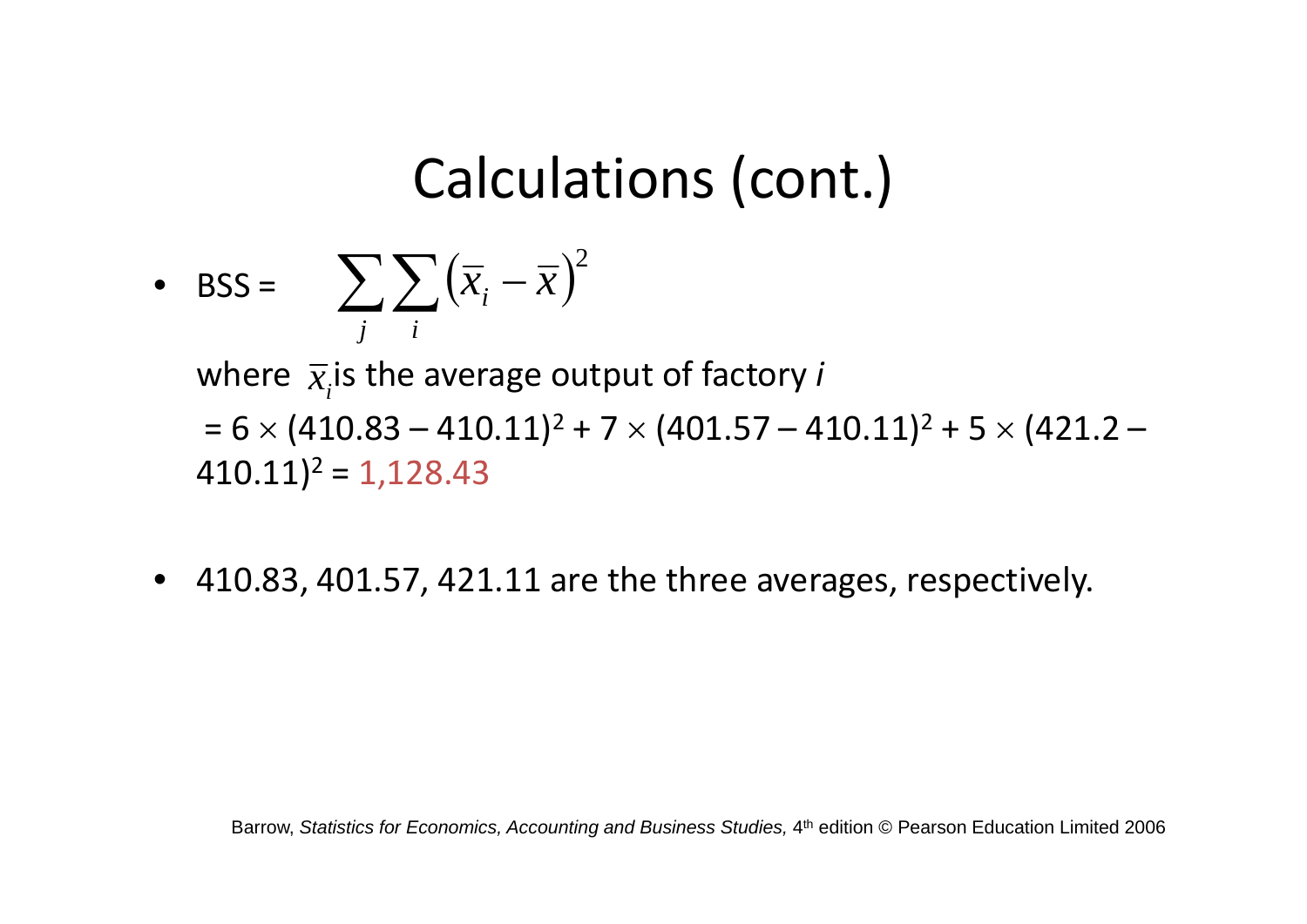#### Calculations (cont.)

• WSS <sup>=</sup> TSS – BSS <sup>=</sup> 2,977.778 – 1,128.430 = 1,849.348

• Alternatively, WSS = 
$$
\sum_{j} \sum_{i} (x_{ij} - \overline{x}_{i})^{2}
$$
  
= (415-410.83)<sup>2</sup> + ... + (418-410.83)<sup>2</sup> + (385-401.57)<sup>2</sup> + ... + (399-401.57)<sup>2</sup> + (408-421.2)<sup>2</sup> + ... + (425-421.2)<sup>2</sup>  
= 1,849.348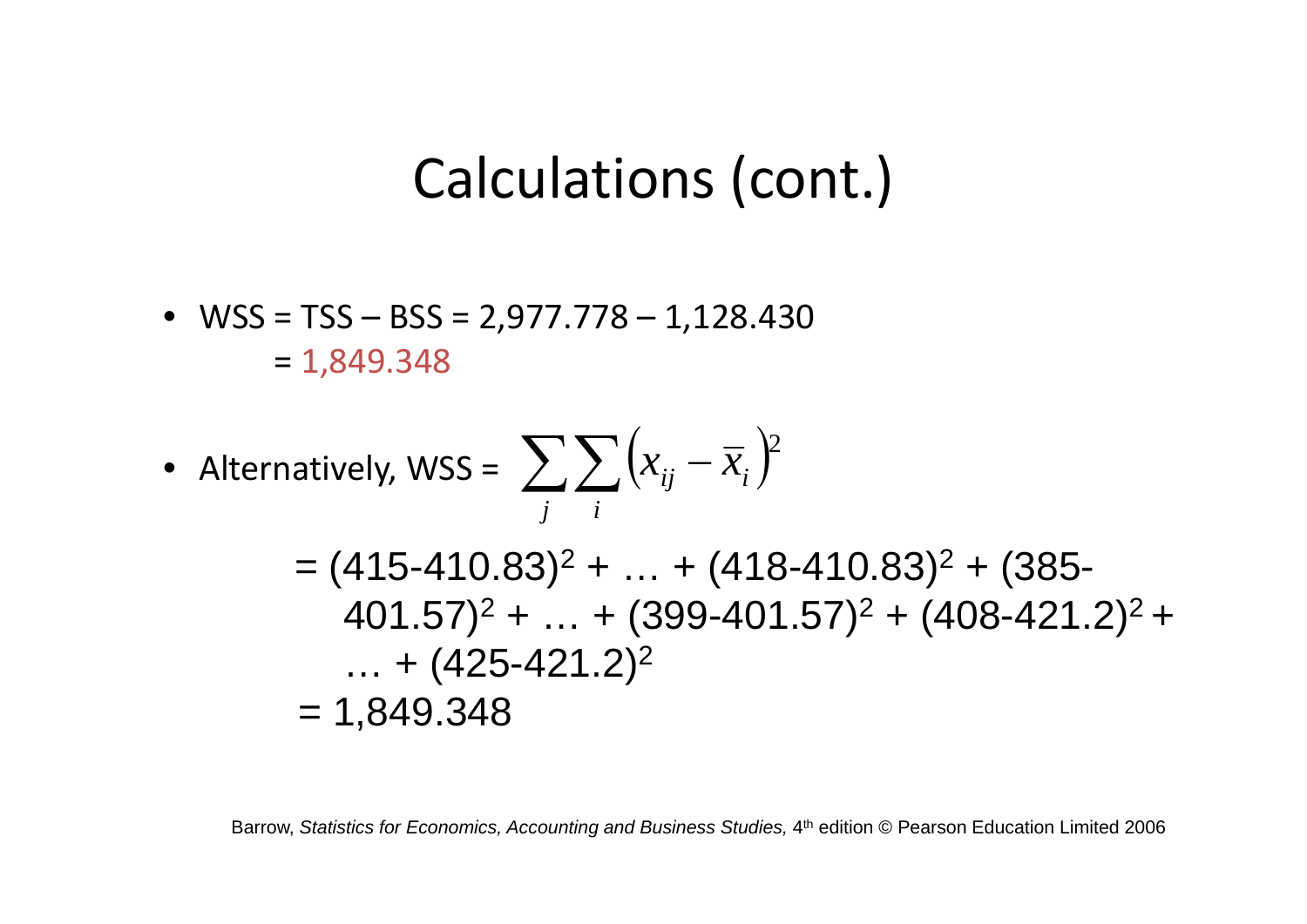#### Result of the Test

$$
F = \frac{BSS/(k-1)}{WSS/(n-k)} = \frac{1128.43/(3-1)}{1849.348/(18-3)} = 4.576
$$

• 
$$
F^*
$$
 <sub>2,15</sub> = 3.682 (5% significance level)

- F >  $F^*$  hence we reject H<sub>0</sub>. There are significant differences between the factories.
- *Easiest to do in EXCEL.....*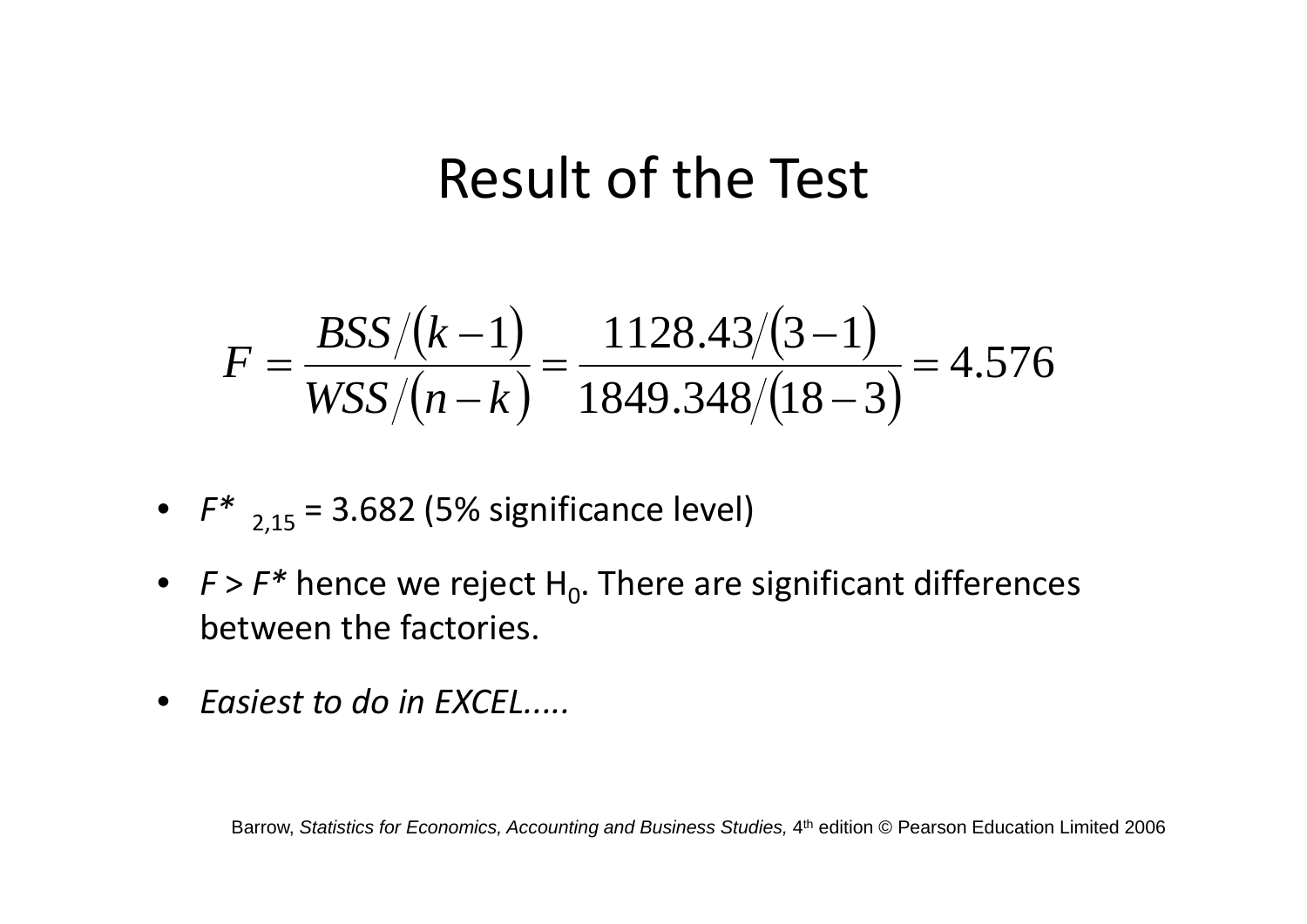#### ANOVA Table (Excel Format)

#### **SUMMARY**

| <b>Groups</b>    |        | <b>Count Sum Average Variance</b> |       |
|------------------|--------|-----------------------------------|-------|
| <b>Factory 1</b> |        | 6 2465 410.833 166.967            |       |
| <b>Factory 2</b> |        | 7 2811 401.571 70.6191            |       |
| <b>Factory 3</b> | 5 2106 | 421.2                             | 147.7 |

#### **ANOVA**

| Source of<br><b>Variation</b> | SS       | df           | MS         | F.    | <b>P-value F crit</b> |      |
|-------------------------------|----------|--------------|------------|-------|-----------------------|------|
| Between Groups 1128.430       |          | $\mathbf{2}$ | 564.215    | 4.576 | 0.028                 | 3.68 |
| <b>Within Groups</b>          | 1849.348 |              | 15 123.290 |       |                       |      |
| <b>Total</b>                  | 2977.778 | 17           |            |       |                       |      |